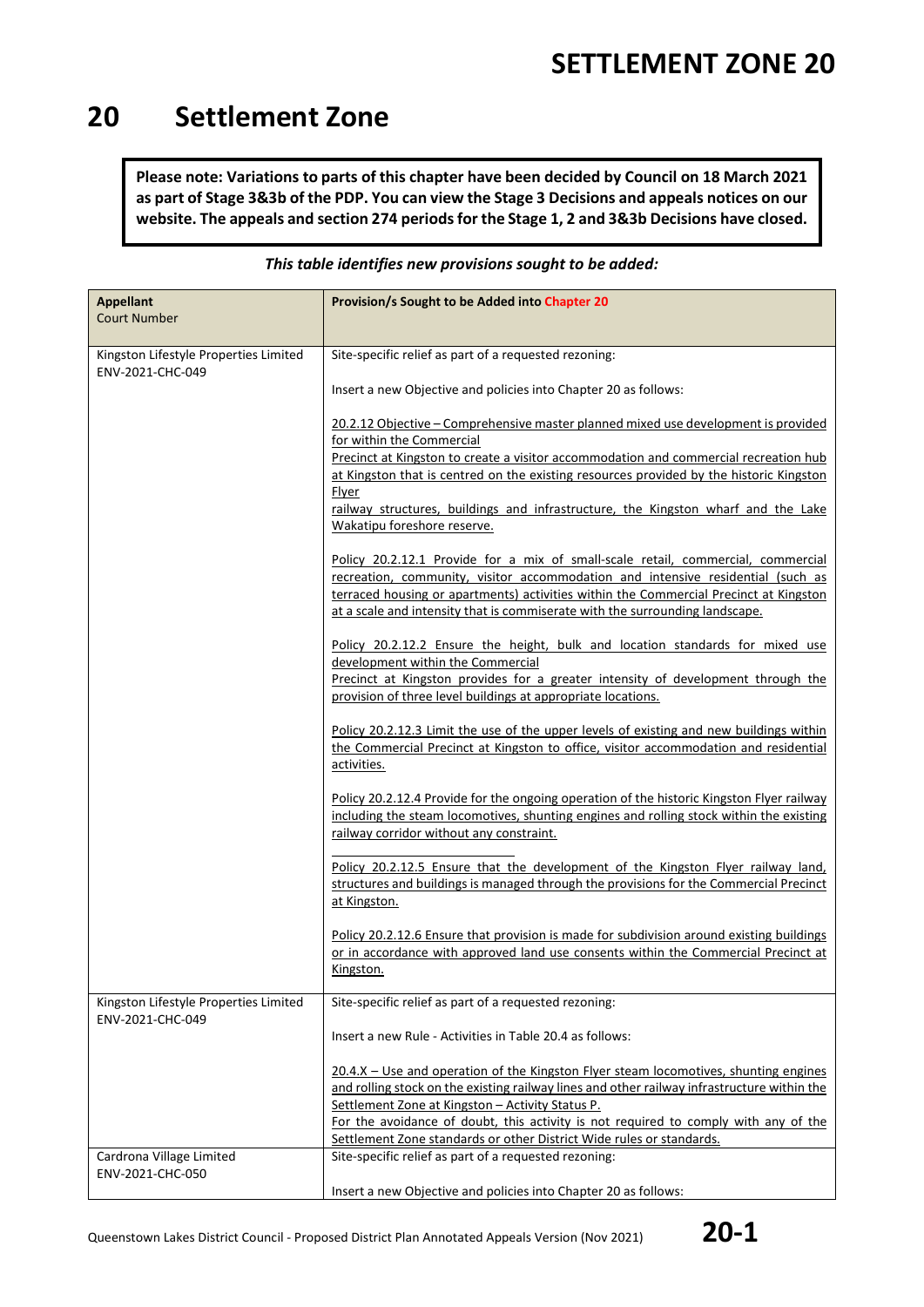| 20.2.x Objective – Comprehensive master planned mixed use development is enabled        |
|-----------------------------------------------------------------------------------------|
| within the Settlement Zone at Cardrona to provide for local and visitor convivence and  |
| to support the local economy and tourist attractions, in a way that will maintain the   |
| character and amenity of the existing village, and protect the Outstanding Natural      |
| Landscape within the wider Cardrona valley from inappropriate development.              |
|                                                                                         |
| Policy 20.2.x.1 Provide for a mix of retail, commercial, commercial recreation,         |
| community, visitor accommodation and above ground floor level residential activities    |
| within the Commercial Precinct of the Cardrona Settlement Zone at a scale and intensity |
| that is commiserate with the character and heritage values within the settlement and    |
| the natural and visual values within the surrounding rural landscape.                   |
|                                                                                         |
| Policy 20.2.x.2 Provide for a mix of visitor accommodation and low to medium density    |
| residential (such as duplex and terrace housing and small-scale apartments) activities  |
| within the Visitor Accommodation Sub-zone of the Cardrona Settlement Zone at a scale    |
| and intensity that is commiserate with the character and heritage values within the     |
| settlement and the natural and visual values within the surrounding rural landscape.    |
|                                                                                         |

*Note: the annotations in this chapter reflect the Council's interpretation of the provisions affected by appeals.*

#### **20.1 Purpose**

The Settlement Zone applies to the settlements of Glenorchy, Kinloch, Kingston, Luggate, Makarora and Cardrona. The Zone provides for spatially well-defined areas of low density residential living. Due to the location of each settlement within rural areas, and as all settlements (except for Luggate) are located amidst Outstanding Natural Landscapes, the location and setting of each settlement are strong contributors to their individual identities.

Historically, settlements have served the function of rural service centres, however over time they have diversified to comprise a range of uses and activities that increasingly provide for the day-to-day needs of both residents and visitors. Settlements can provide opportunities for unique visitor experiences due to their location within distinctive landscape settings, and their relative isolation from the District's major urban centres.

Low density residential activity is provided for throughout the Zone. Visitor Accommodation Sub-Zones and Commercial Precincts on the Planning Maps show locations where visitor accommodation activities, and limited commercial, commercial recreation and community activities, are encouraged to establish. Limited commercial activities are also provided for outside of the Precincts, provided they are small-scale, primarily serve a local convenience purpose, and maintain residential amenity and character.

While development is anticipated within the Zone, some areas are subject to natural hazard risk. Low-lying areas at Glenorchy, Kinloch and Kingston that are susceptible to flooding are shown as 'Historical Flood Zone' on the Planning Maps, with corresponding rules relating to building levels. These rules implement the districtwide policies in Chapter 28 – Natural Hazards.

Within the Cardrona Settlement the Commercial Precinct applies to land located around the focal point of the Cardrona Hotel and Cardrona Valley Road. Throughout the balance of the Settlement Zone at Cardrona, the Visitor Accommodation Sub-zone enables the further establishment of visitor accommodation activities. The Cardrona Village Character Guideline 2012 provides broad design guidance to development within the Zone at Cardrona.

| Section 20.1 Zone Purpose and relief sought           | Appellant<br><b>Court Number</b> |
|-------------------------------------------------------|----------------------------------|
| Site-specific relief as part of a requested rezoning: | Cardrona Village Limited         |
|                                                       | ENV-2021-CHC-050                 |
| Amend 20.1 Zone Purpose as follows:                   |                                  |

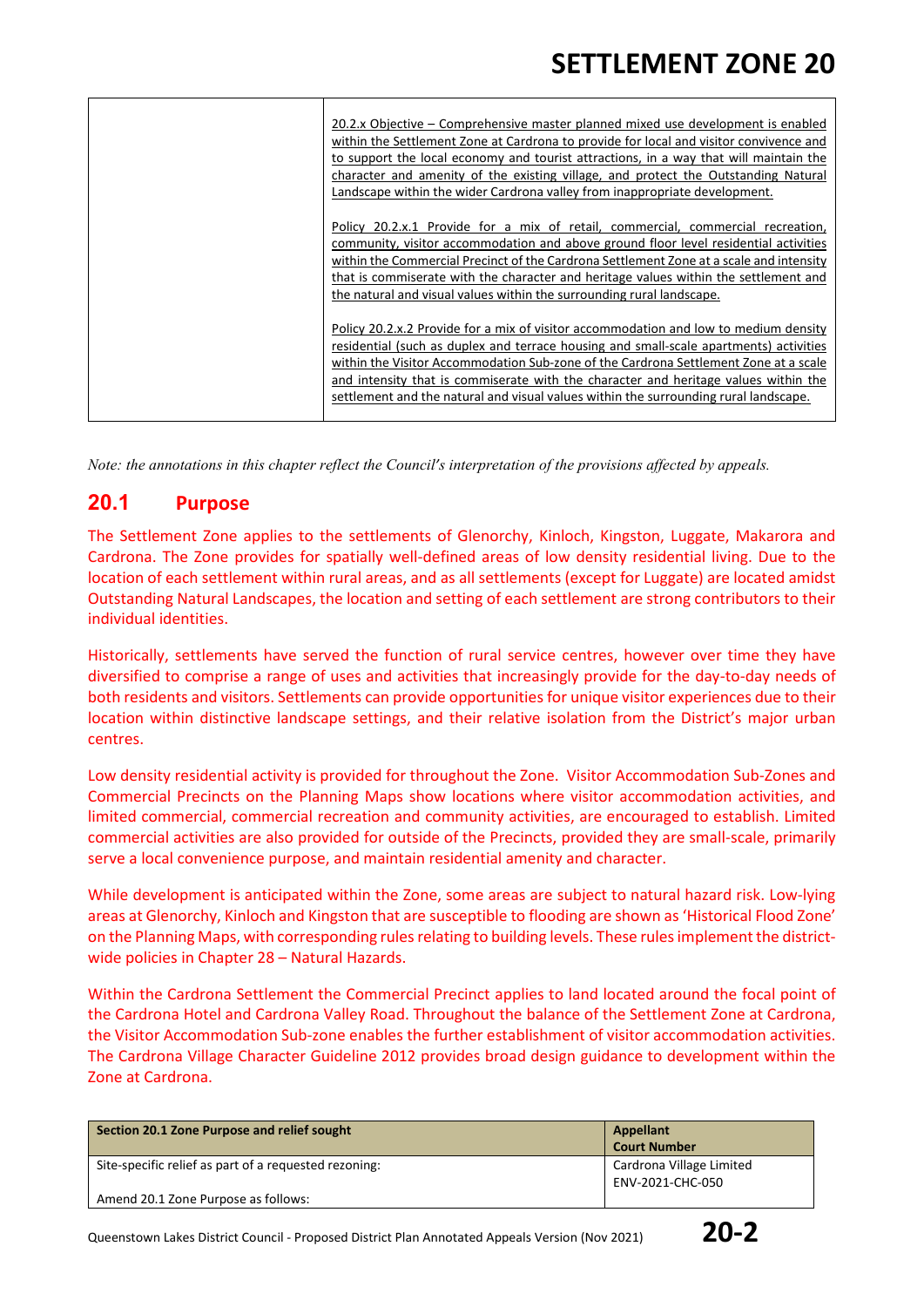$\mathbf{I}$ 

| Within the Cardrona Settlement the Commercial Precinct applies to land located<br>around the focal points of the Cardrona Hotel and Cardrona Valley Road and the hotels<br>at the intersection of Soho Street and Rivergold Way and provides for a mix of retail,<br>commercial, commercial recreation, community and visitor accommodation activities. |                               |
|---------------------------------------------------------------------------------------------------------------------------------------------------------------------------------------------------------------------------------------------------------------------------------------------------------------------------------------------------------|-------------------------------|
| Throughout the balance of the Settlement Zone at Cardrona, the Visitor                                                                                                                                                                                                                                                                                  |                               |
| Accommodation Sub-zone enables the further establishment of visitor accommodation                                                                                                                                                                                                                                                                       |                               |
| activities and low to medium intensity residential (such as duplex and terrace housing                                                                                                                                                                                                                                                                  |                               |
| and small-scale apartments) activities.                                                                                                                                                                                                                                                                                                                 |                               |
| Site-specific relief as part of a requested rezoning:                                                                                                                                                                                                                                                                                                   | Kingston Lifestyle Properties |
| Amend 20.1 Zone Purpose as follows:                                                                                                                                                                                                                                                                                                                     | Limited<br>FNV-2021-CHC-049   |
| The Commercial Precinct at Kingston is centred on the Kingston Flyer land. The unique                                                                                                                                                                                                                                                                   |                               |
| amenity and historic values of                                                                                                                                                                                                                                                                                                                          |                               |
| the Kingston Flyer, which is a significant historic heritage and tourist resource for                                                                                                                                                                                                                                                                   |                               |
| Kingston and the region, will be maintained and enhanced through the comprehensive                                                                                                                                                                                                                                                                      |                               |
| development of the precinct for a mix of small-scale retail,                                                                                                                                                                                                                                                                                            |                               |
| commercial, commercial recreation, community, visitor accommodation and more                                                                                                                                                                                                                                                                            |                               |
| intensive residential (such as                                                                                                                                                                                                                                                                                                                          |                               |
| terraced housing or apartments) activities. This will sustain the viability of the Kingston                                                                                                                                                                                                                                                             |                               |
| Flyer operation into the future.                                                                                                                                                                                                                                                                                                                        |                               |

### **20.2 Objectives and Policies**

#### **20.2.1 Objective – Well designed, low density residential development is enabled within settlements located amidst the wider Rural Zone.**

#### **Policies**

- 20.2.1.1 Enable low density residential development that retains character and amenity through the use of minimum lot sizes.
- $20.2.1.2$ Ensure that development is designed in a manner that is consistent with the capacity of infrastructure servicing it.
- 20.2.1.3 Ensure appropriate on-site wastewater treatment and disposal, having particular regard to:
	- a. the method of sewage treatment and disposal;
	- b. the location, capacity and design of the proposed on-site wastewater treatment system;
	- c. the ability for the on-site wastewater system and run-off to be contained within the boundaries of the subject site regardless of seasonal variations and loading;
	- d. the environmental effects of the proposed on-site wastewater treatment system including minimising adverse effects on ecosystem services and values to Manawhenua; and
	- e. ensuring the location of vehicle accessways, manoeuvring and stormwater dispersal areas do not adversely affect the functioning of the on-site wastewater system.

#### **20.2.2 Objective – High quality amenity values and residential character are maintained in the Settlement Zone.**

#### **Policies**

20.2.2.1 Ensure that the height, bulk and location of residential development maintains the low density character, and residential amenity values of the Zone, by maintaining privacy, setbacks and access to sunlight.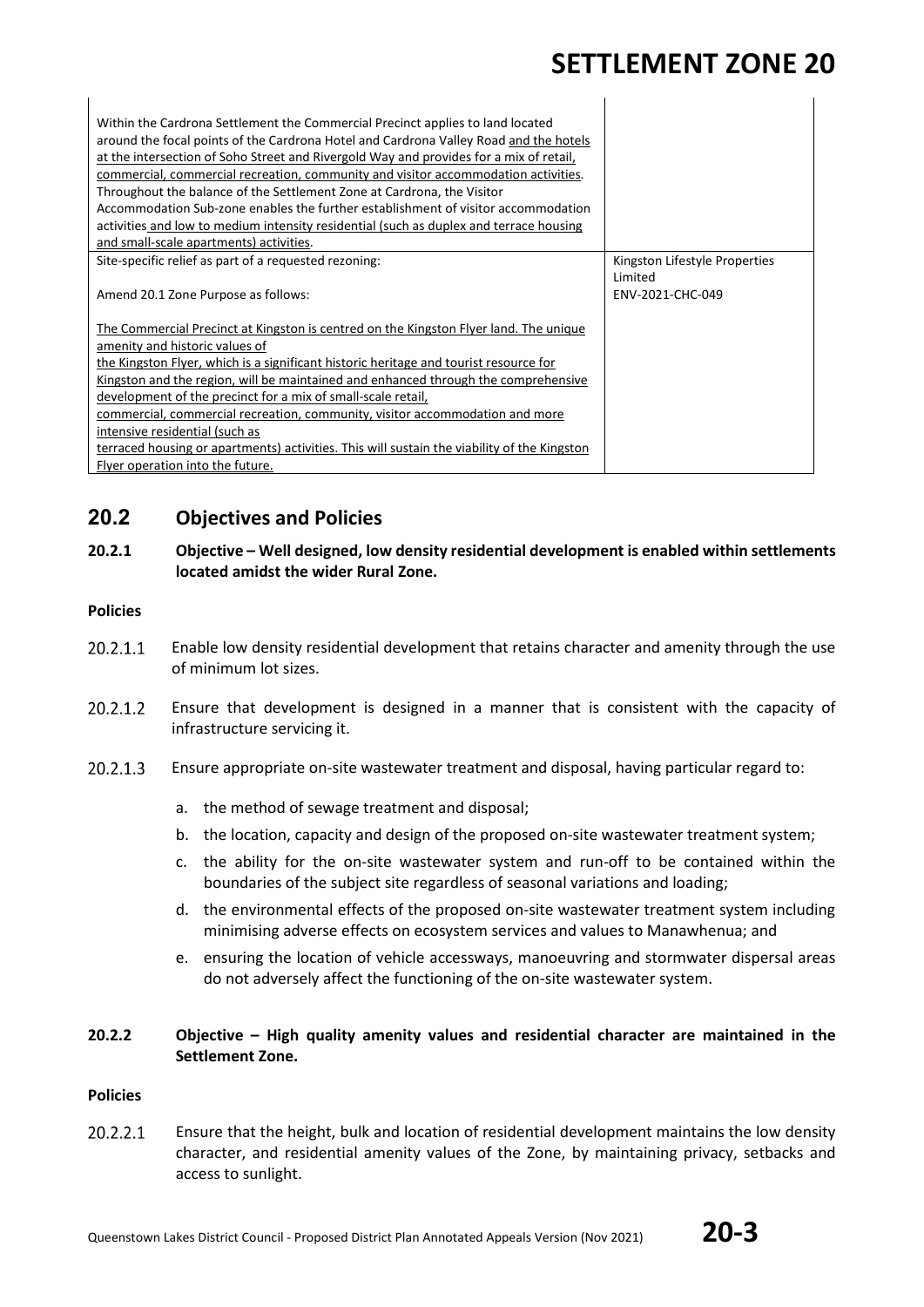- 20.2.2.2 Provide for net site areas that accommodate low density development with low site coverage by buildings, spacious outdoor areas and sufficient land area for on-site wastewater systems.
- 20.2.2.3 Ensure that development within the Zone is of low scale to complement the existing low scale of development.
- 20.2.2.4 Include development controls that reflect key characteristics of development in Settlements, including through building height limits, encouraging gable roof forms in Glenorchy and Cardrona, and ensuring consideration of the Cardrona Village Character Guideline 2012.

| Policy 20.2.2.4 and relief sought                                                      | Appellant                |
|----------------------------------------------------------------------------------------|--------------------------|
|                                                                                        | <b>Court Number</b>      |
| Site-specific relief as part of a requested rezoning:                                  | Cardrona Village Limited |
|                                                                                        | ENV-2021-CHC-050         |
| Amend policy 20.2.2.4 as follows:                                                      |                          |
|                                                                                        |                          |
| Include development controls that reflect key characteristics of development in        |                          |
| Settlements, including through building height limits, encouraging gable roof forms in |                          |
| Glenorchy and Cardrona, and achieving consistency with the Cardrona Village Character  |                          |
| Guideline 2012                                                                         |                          |

- 20.2.2.5 Limit the impact of glare on residential amenity and views of the night sky by way of standards that limit lighting glare and promote lighting design that mitigates adverse effects.
- 20.2.2.6 Avoid activities that are not consistent with established amenity values or cause inappropriate adverse environmental effects. In the case of Electricity sub-transmission infrastructure or Significant electricity distribution infrastructure, if avoidance is not practicable because of the functional needs of the infrastructure, then remedy or mitigate the relevant adverse effects.

#### **20.2.3 Objective – Commercial, community and visitor accommodation activities are predominantly provided for within precincts and sub-zones, are limited in scale, provide for local and visitor convenience, and support the local economy.**

| Objective 20.2.3 and relief sought                                                            | <b>Appellant</b>    |           |            |
|-----------------------------------------------------------------------------------------------|---------------------|-----------|------------|
|                                                                                               | <b>Court Number</b> |           |            |
| Site-specific relief as part of a requested rezoning:                                         | Kingston            | Lifestyle | Properties |
|                                                                                               | Limited             |           |            |
| Amend Objective 20.2.3 as follows:                                                            | ENV-2021-CHC-049    |           |            |
|                                                                                               |                     |           |            |
| Objective – Commercial, community and visitor accommodation activities are                    |                     |           |            |
| predominantly provided for within precincts and sub-zones (with more intensive                |                     |           |            |
| residential activities also provided for in the Commercial Precinct at Kingston), are limited |                     |           |            |
| in scale (with the exception of the Commercial Precinct at Kingston), provide for local and   |                     |           |            |
| visitor convenience, and support the local economy.                                           |                     |           |            |

#### **Policies**

20.2.3.1 Identify Commercial Precincts on the Planning Maps, within which commercial, visitor accommodation and community activities are provided for in order to meet the day-to-day needs of residents and visitors and support the local economy.

| Policy 20.2.3.1 and relief sought                                                        |                     | Appellant |            |
|------------------------------------------------------------------------------------------|---------------------|-----------|------------|
|                                                                                          | <b>Court Number</b> |           |            |
| Site-specific relief as part of a requested rezoning:                                    | Kingston            | Lifestyle | Properties |
|                                                                                          | Limited             |           |            |
| Amend policy 20.2.3.1 as follows:                                                        | ENV-2021-CHC-049    |           |            |
|                                                                                          |                     |           |            |
| Identify Commercial Precincts on the Planning Maps, within which commercial, visitor     |                     |           |            |
| accommodation and community activities, and more intensive residential activities in the |                     |           |            |

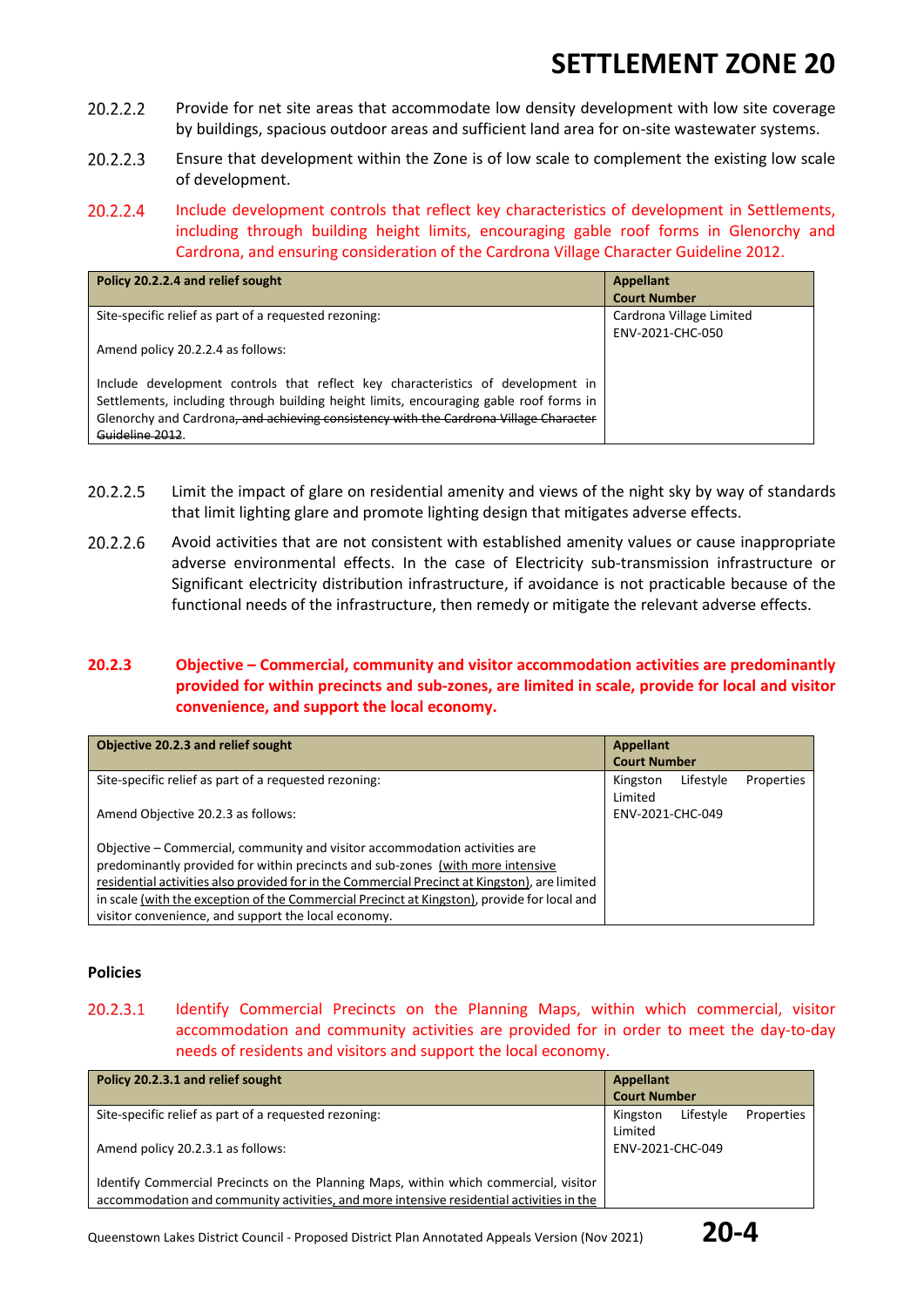Commercial Precinct at Kingston, are provided for in order to meet the day-to-day needs of residents and visitors and support the local economy.

- 20.2.3.2 Restrict individual retail activities exceeding  $200m^2$  gross floor area, and individual office activities exceeding  $100m^2$  gross floor area, that may adversely affect the:
	- a. retention and establishment of a diverse range of activities within the Commercial Precinct;
	- b. role and function of commercial zones that provide for large scale retailing; and
	- c. safe and efficient operation of the transport network.
- 20.2.3.3 Encourage development within Commercial Precincts to facilitate active transport and recreational opportunities, through design that ensures connectivity with reserves and pedestrian and cycling links.
- 20.2.3.4 Control the height, scale, appearance and location of buildings within Commercial Precincts to achieve a built form that:
	- a. complements the established pattern of development;
	- b. positively contributes to the streetscape; and
	- c. minimises adverse effects on neighbouring residential activities.
- 20.2.3.5 Within Commercial Precincts ensure that recycling and waste storage areas are appropriately located and screened to limit adverse visual effects and to assist with maintaining amenity values.
- Limit the establishment and scale of non-residential activities outside of Commercial Precincts 20.2.3.6 to minimise effects on the residential amenity values and traffic safety and to maintain residential character.
- 20.2.3.7 Identify Visitor Accommodation Sub-Zones on the Planning Maps to provide for visitor accommodation activities in identified locations, and restrict the establishment of visitor accommodation activities in locations outside the Visitor Accommodation Sub-Zones to ensure that the Zone maintains a residential character.
- 20.2.3.8 Ensure that the design of buildings for visitor accommodation, commercial and community activities contribute positively to the visual quality of the environment, including through building design, landscaping and response to site context.
- 20.2.3.9 Ensure that visitor accommodation activities and development are appropriately serviced and minimise impacts on roading networks.
- 20.2.3.10 Enable home occupation activities throughout the Zone to provide work-from-home opportunities and reduce travel-dependence for employment, while ensuring that residential amenity is maintained.
- 20.2.3.11 Enable residential visitor accommodation and homestays to establish throughout the Zone, ensuring that the scale and effects of these activities do not adversely affect residential amenity.

#### **20.3 Other Provisions and Rules**

#### **20.3.1 District Wide**

Attention is drawn to the following District Wide chapters.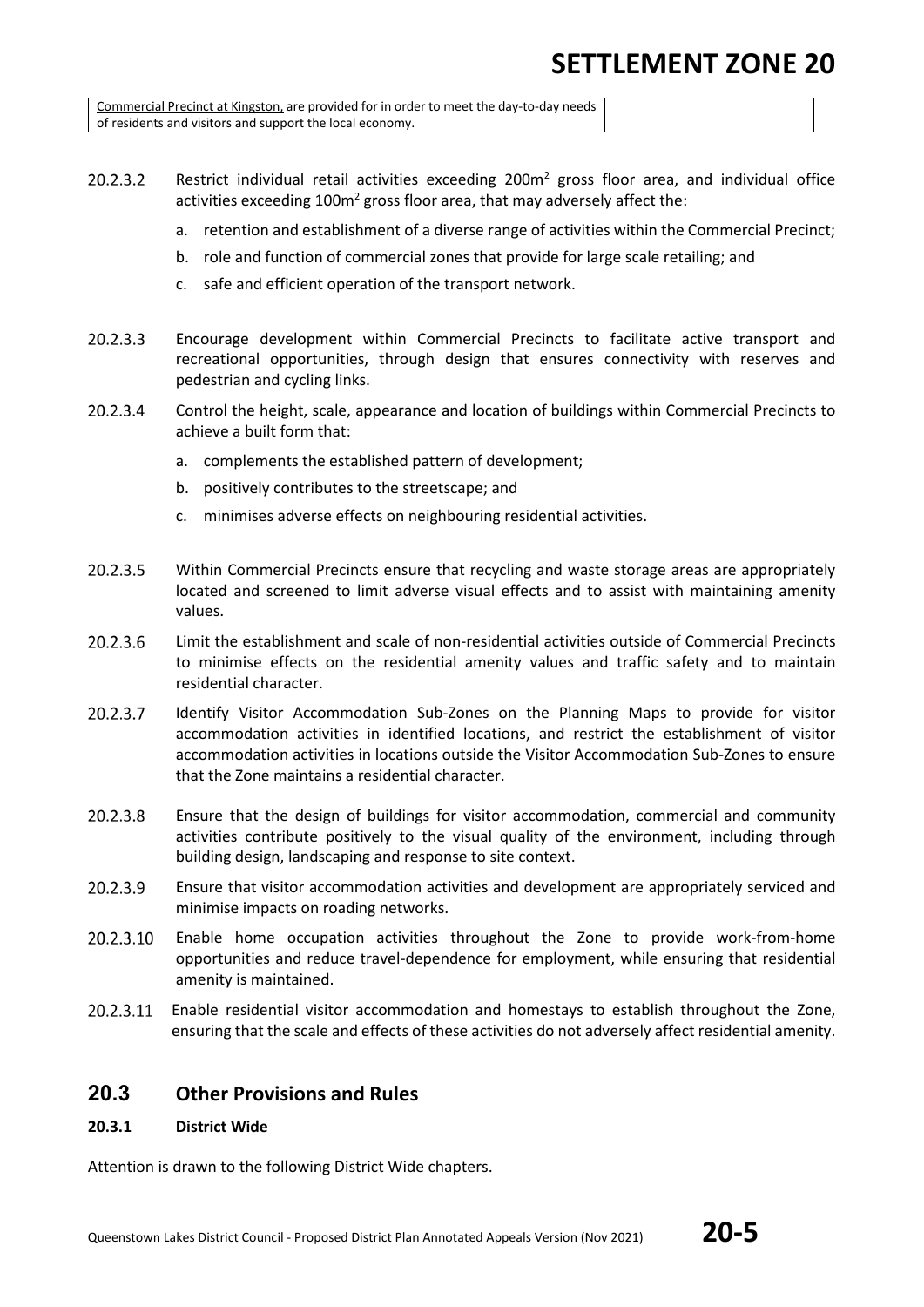| 1 Introduction          | 2 Definitions                                             | 3 Strategic Direction                               |
|-------------------------|-----------------------------------------------------------|-----------------------------------------------------|
| 4 Urban Development     | 5 Tangata Whenua                                          | 6 Landscapes and Rural Character                    |
| 25 Earthworks           | 26 Historic Heritage                                      | 27 Subdivision and Development                      |
| 28 Natural Hazards      | 29 Transport                                              | 30 Energy and Utilities                             |
| 31 Signs                | 32 Protected Trees                                        | 33 Indigenous Vegetation and<br><b>Biodiversity</b> |
| 34 Wilding Exotic Trees | 35 Temporary Activities and<br><b>Relocated Buildings</b> | 36 Noise                                            |
| 37 Designations         | 38 Open Space and Recreation<br>Zones                     | 39 Wāhi Tūpuna                                      |
| <b>Planning Maps</b>    |                                                           |                                                     |

#### **20.3.2 Interpreting and Applying the Rules**

- 20.3.2.1 A permitted activity must comply with all the rules listed in the Activity and Standards tables, and any relevant District-wide rules, otherwise resource consent will be required.
- 20.3.2.2 Where an activity does not comply with a Standard listed in the Standards table, the activity status identified by the Non-Compliance Status column shall apply.
- 20.3.2.3 Where an activity breaches more than one Standard, the most restrictive status shall apply to the activity.
- 20.3.2.4 Activities located within the Commercial Precincts and/or Visitor Accommodation Sub-Zones depicted on the Planning Maps must comply with any rule that specifically applies to the Commercial Precinct or Visitor Accommodation Sub-Zone and must also comply with any other rule in this chapter, and the district wide rules, otherwise resource consent will be required.
- 20.3.2.5 Proposals resulting in more than one (1) residential unit per site shall demonstrate that each residential unit is fully contained within the prescribed net area for each unit.
- 20.3.2.6 General references to the Visitor Accommodation Sub-Zones in this Chapter only apply to the sub-zones within the Settlement Zone.
- 20.3.2.7 References to Cardrona mean both the Commercial Precinct and the Visitor Accommodation Sub-zone as identified on the District Plan maps. Individual references to the Cardrona Commercial Precinct or the Visitor Accommodation Sub-zone means that particular overlay only.
- 20.3.2.8 The following abbreviations are used in the following tables. Any activity which is not permitted (P) or prohibited (PR) requires resource consent.

| D         | Permitted                       | ◡         | Controlled    |
|-----------|---------------------------------|-----------|---------------|
| <b>RD</b> | <b>Restricted Discretionary</b> | D         | Discretionary |
| <b>NC</b> | Non Complying                   | <b>PR</b> | Prohibited    |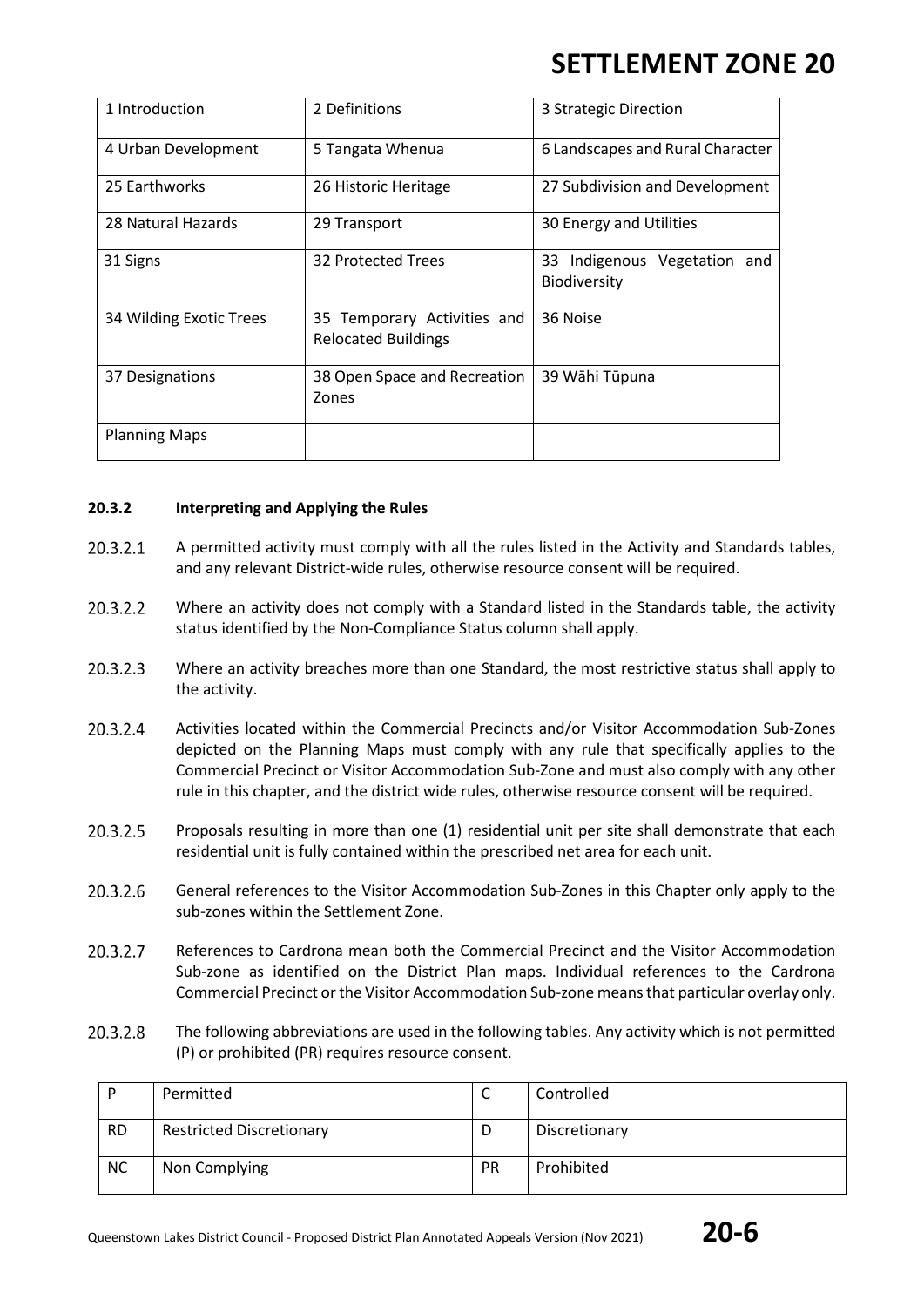#### **20.3.3 Advice Notes - General**

- 20.3.3.1 On-site wastewater treatment is also subject to the Otago Regional Plan: Water. In particular, Rule 12.A.1.4 of the Otago Regional Plan: Water.
- 20.3.3.2 Compliance with the New Zealand Electrical Code of Practice for Electrical Safe Distances ("NZECP34:2001") is mandatory under the Electricity Act 1992. All activities, such as buildings, earthworks and conductive fences regulated by NZECP34: 2001, including any activities that are otherwise permitted by the District Plan must comply with this legislation. Chapter 30 Energy and Utilities part 30.3.3.2.c has additional information in relation to activities and obligations under NZECP34:2001.

#### **20.4 Rules – Activities**

|        | Table 20.4 – Activities located in the Settlement Zone                               | <b>Activity</b><br><b>Status</b> |
|--------|--------------------------------------------------------------------------------------|----------------------------------|
| 20.4.1 | Residential unit (including residential flat not otherwise identified in this table) | P                                |
| 20.4.2 | Home occupations                                                                     | P                                |
| 20.4.3 | Residential visitor accommodation and homestays                                      | P                                |
| 20.4.4 | Informal airports for emergency landings, rescues and fire fighting                  | P                                |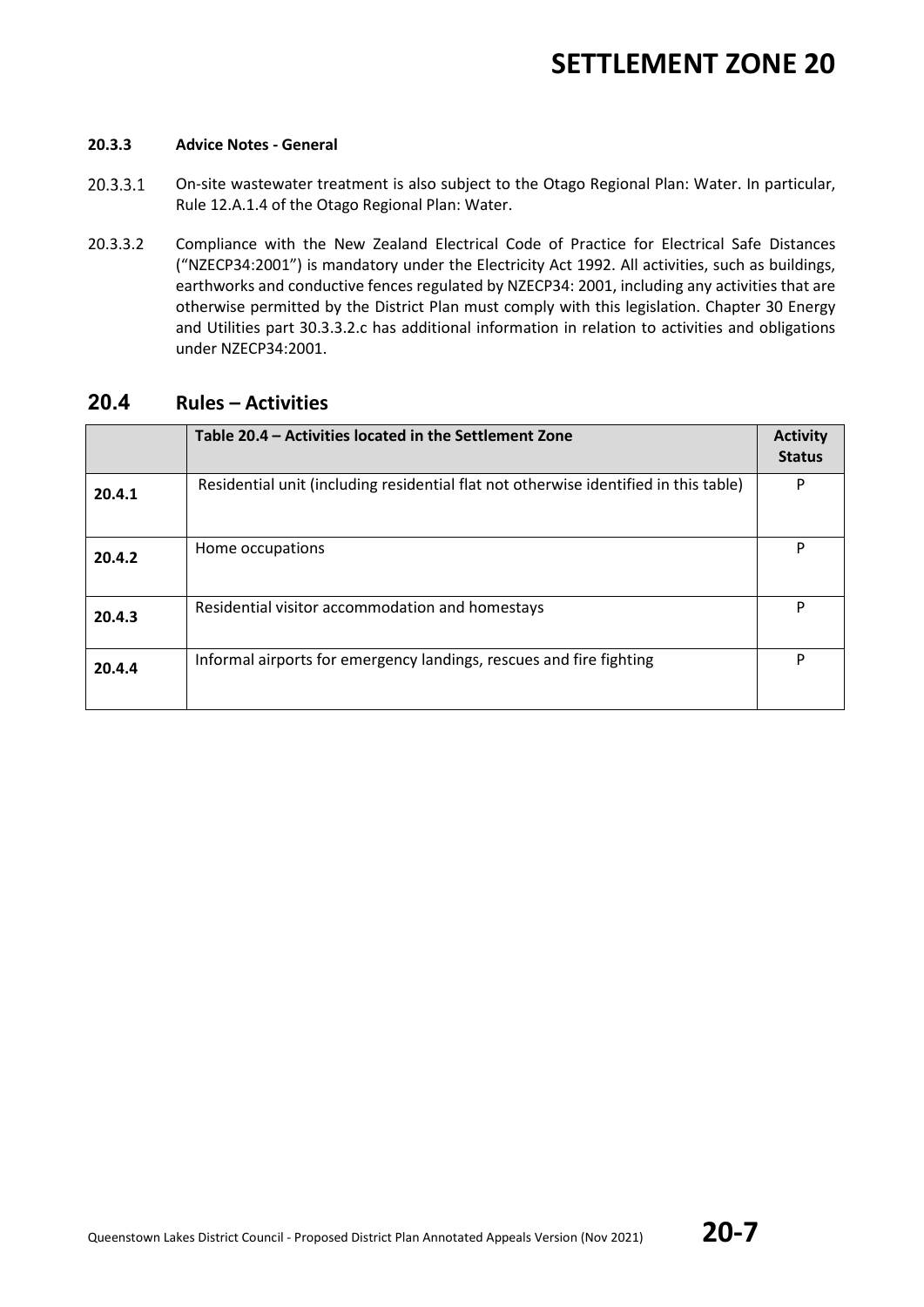|        | Table 20.4 - Activities located in the Settlement Zone                                                                                           |                                                                      | <b>Activity</b><br><b>Status</b> |
|--------|--------------------------------------------------------------------------------------------------------------------------------------------------|----------------------------------------------------------------------|----------------------------------|
| 20.4.5 | Within Commercial Precincts identified on the Planning Maps: Commercial<br>activities, commercial recreation activities and community activities |                                                                      | $\mathsf{C}$                     |
|        | Control is reserved to:                                                                                                                          |                                                                      |                                  |
|        | hours of operation;<br>a.                                                                                                                        |                                                                      |                                  |
|        | b.<br>manoevering, access and traffic generation;                                                                                                | location of parking, provision for mobility parking, traffic safety, |                                  |
|        | location and screening of recycling and waste;<br>c.                                                                                             |                                                                      |                                  |
|        | servicing; and<br>d.                                                                                                                             |                                                                      |                                  |
|        | e. noise.                                                                                                                                        |                                                                      |                                  |
|        | Rule 20.4.5 and relief sought                                                                                                                    | <b>Appellant</b>                                                     |                                  |
|        |                                                                                                                                                  | <b>Court Number</b>                                                  |                                  |
|        | Site-specific relief as part of a requested rezoning:                                                                                            | Cardrona Village<br>Limited                                          |                                  |
|        | Amend Rule 20.4.5 as follows:                                                                                                                    | ENV-2021-CHC-050                                                     |                                  |
|        | 20.4.5 (X) Within Commercial Precinct at Cardrona                                                                                                |                                                                      |                                  |
|        | Settlement Zone identified on the Planning Maps:<br>Commercial activities, commercial recreation activities,                                     |                                                                      |                                  |
|        | community activities, visitor accommodation activities                                                                                           |                                                                      |                                  |
|        | and above ground floor level residential activities -                                                                                            |                                                                      |                                  |
|        | <b>Activity Status P</b>                                                                                                                         |                                                                      |                                  |
|        |                                                                                                                                                  |                                                                      |                                  |
|        |                                                                                                                                                  |                                                                      |                                  |
| 20.4.6 | Within Commercial Precincts identified on the Planning Maps: Buildings.                                                                          |                                                                      | <b>RD</b>                        |
|        | Discretion is restricted to:                                                                                                                     |                                                                      |                                  |
|        | design, scale and appearance of buildings;<br>a.                                                                                                 |                                                                      |                                  |
|        | signage platforms;<br>b.                                                                                                                         |                                                                      |                                  |
|        | lighting;<br>c.                                                                                                                                  |                                                                      |                                  |
|        | landscaping;<br>d.                                                                                                                               |                                                                      |                                  |
|        | servicing; and<br>e.                                                                                                                             |                                                                      |                                  |
|        | natural hazards.<br>f.                                                                                                                           |                                                                      |                                  |
|        |                                                                                                                                                  |                                                                      |                                  |
|        |                                                                                                                                                  |                                                                      |                                  |
|        |                                                                                                                                                  |                                                                      |                                  |
|        |                                                                                                                                                  |                                                                      |                                  |
|        |                                                                                                                                                  |                                                                      |                                  |
|        |                                                                                                                                                  |                                                                      |                                  |
|        |                                                                                                                                                  |                                                                      |                                  |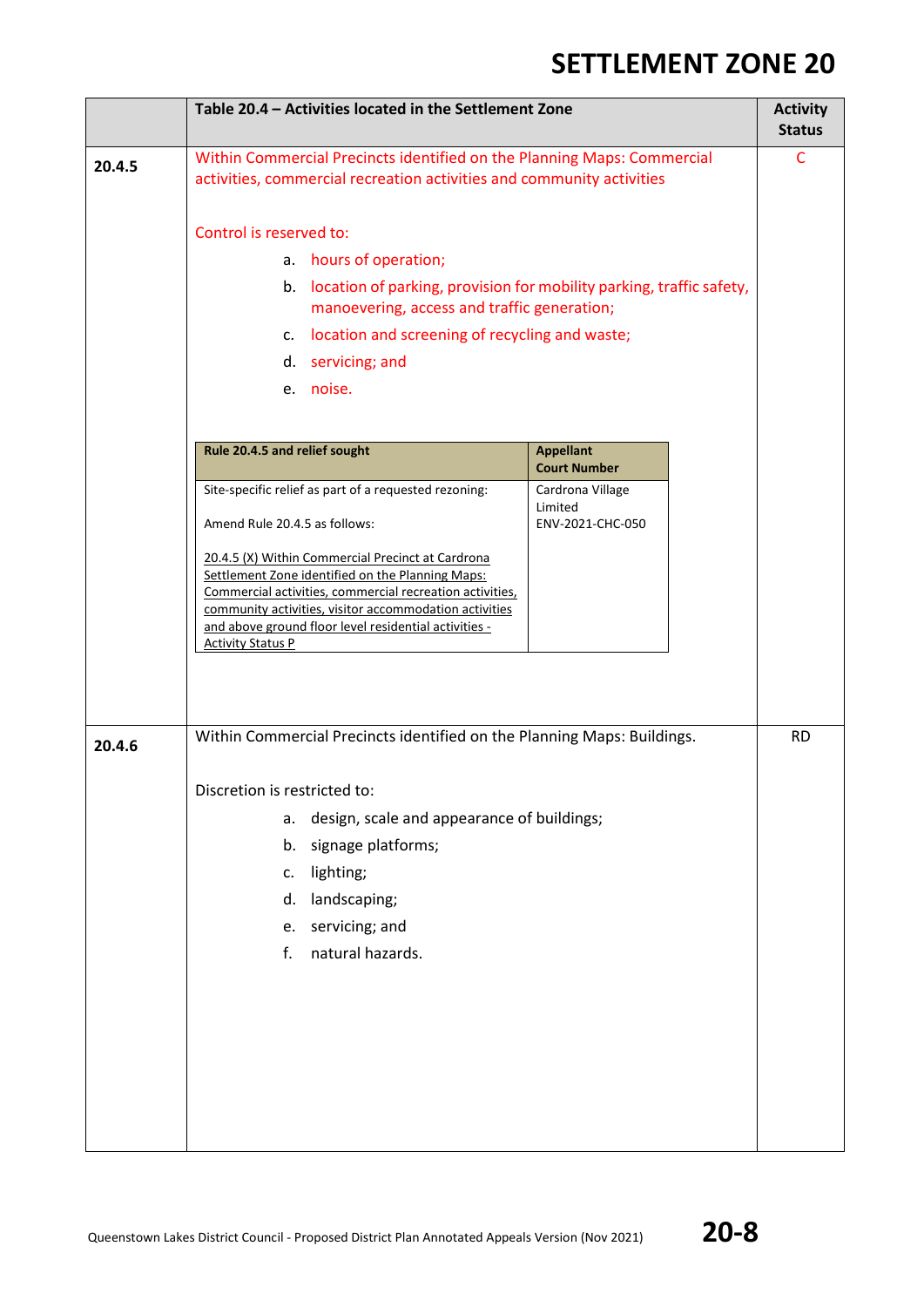|        | Table 20.4 - Activities located in the Settlement Zone                                                                                                                                                                   |                                                    | <b>Activity</b><br><b>Status</b> |
|--------|--------------------------------------------------------------------------------------------------------------------------------------------------------------------------------------------------------------------------|----------------------------------------------------|----------------------------------|
| 20.4.7 | Within Commercial Precincts and/or Visitor Accommodation Sub-Zones<br>identified on the Planning Maps: Visitor accommodation activities (including<br>ancillary activities and buildings).                               |                                                    |                                  |
|        | Discretion is restricted to:                                                                                                                                                                                             |                                                    |                                  |
|        | the location, nature and scale of activities;<br>а.                                                                                                                                                                      |                                                    |                                  |
|        | location of parking, provision for mobility parking, traffic safety,<br>b.<br>manoevering, access and traffic generation;                                                                                                |                                                    |                                  |
|        | landscaping;<br>c.                                                                                                                                                                                                       |                                                    |                                  |
|        | d.<br>signage platforms;                                                                                                                                                                                                 |                                                    |                                  |
|        | e. noise;                                                                                                                                                                                                                |                                                    |                                  |
|        | f.<br>servicing;                                                                                                                                                                                                         |                                                    |                                  |
|        | hours of operation, including in respect of ancillary activities;<br>g.                                                                                                                                                  |                                                    |                                  |
|        | design, scale and appearance of buildings;<br>h.                                                                                                                                                                         |                                                    |                                  |
|        | i.                                                                                                                                                                                                                       | location and screening of recycling and waste; and |                                  |
|        | natural hazards.<br>j.<br>Rule 20.4.7 and relief sought<br><b>Appellant</b><br><b>Court Number</b>                                                                                                                       |                                                    |                                  |
|        |                                                                                                                                                                                                                          |                                                    |                                  |
|        | Site-specific relief as part of a requested rezoning:<br>Cardrona Village<br>Limited<br>Amend Rule 20.4.7 as follows:<br>ENV-2021-CHC-050                                                                                |                                                    |                                  |
|        | 20.4.7 (X) Within the Visitor Accommodation Sub-zone                                                                                                                                                                     |                                                    |                                  |
|        | at Cardrona Settlement Zone identified on the Planning                                                                                                                                                                   |                                                    |                                  |
|        | Maps:<br>Visitor accommodation activities and residential<br>activities - Activity Status P                                                                                                                              |                                                    |                                  |
|        |                                                                                                                                                                                                                          |                                                    |                                  |
| 20.4.8 | Residential flat, where the wastewater treatment and disposal is on-site                                                                                                                                                 |                                                    | <b>RD</b>                        |
|        | Discretion is restricted to:                                                                                                                                                                                             |                                                    |                                  |
|        | a. on-site wastewater treatment, with particular regard to the<br>design and function of the on-site wastewater system and<br>compatibility with on-site car parking, manoeuvring and<br>stormwater disposal management. |                                                    |                                  |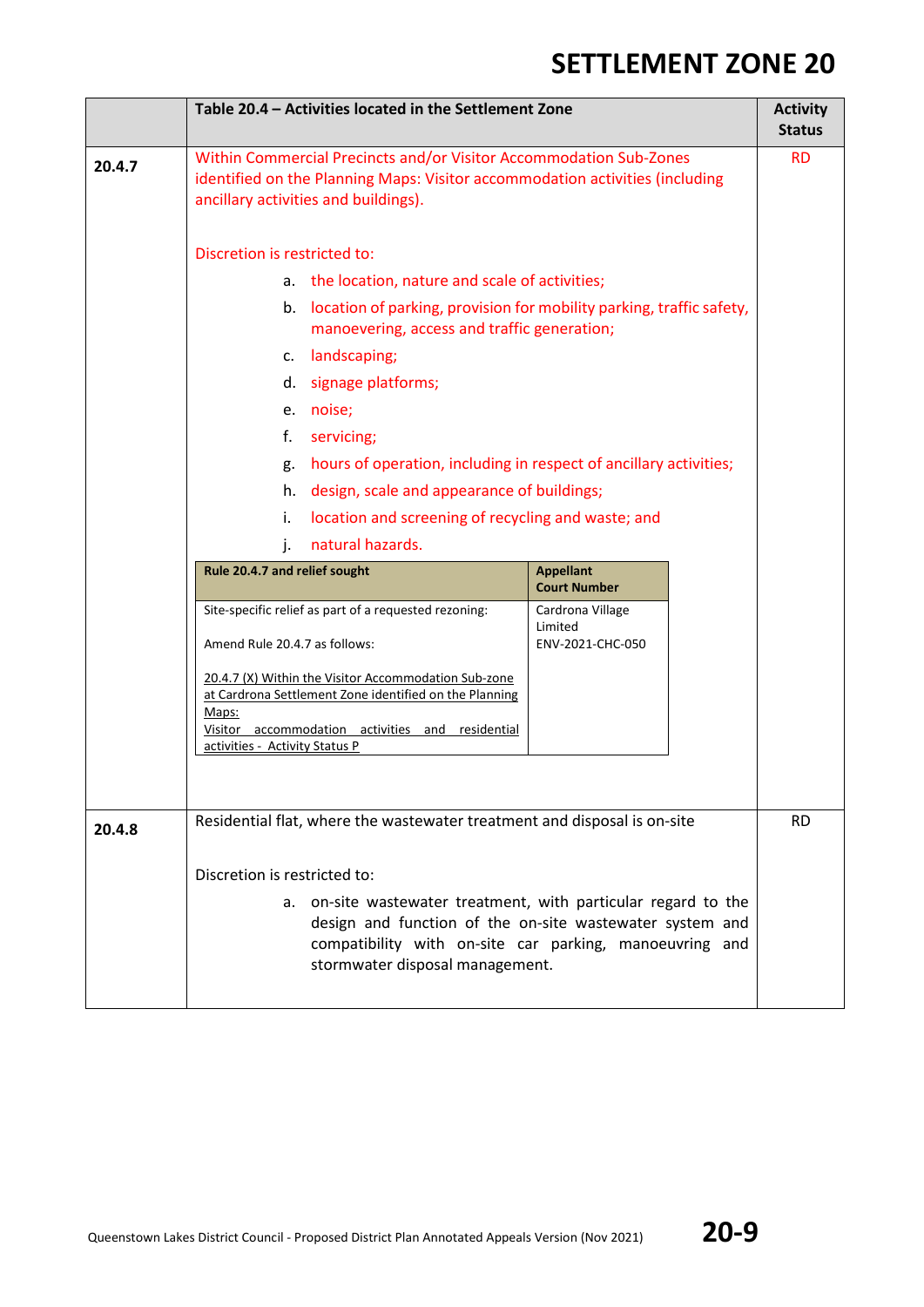|        | Table 20.4 - Activities located in the Settlement Zone                                                                                                                             | <b>Activity</b><br><b>Status</b> |  |  |  |
|--------|------------------------------------------------------------------------------------------------------------------------------------------------------------------------------------|----------------------------------|--|--|--|
| 20.4.9 | Commercial activities, commercial recreation activities and community<br>activities located outside a Commercial Precinct that do not exceed 100m <sup>2</sup><br>gross floor area |                                  |  |  |  |
|        | Discretion is restricted to:                                                                                                                                                       |                                  |  |  |  |
|        | a. the nature of the activity, including whether it functions to<br>service the day-to-day needs of residents and visitors;                                                        |                                  |  |  |  |
|        | hours of operation;<br>b.                                                                                                                                                          |                                  |  |  |  |
|        | signage platforms;<br>$\mathsf{c}$ .                                                                                                                                               |                                  |  |  |  |
|        | landscaping;<br>d.                                                                                                                                                                 |                                  |  |  |  |
|        | location and screening of recycling and waste;<br>e.                                                                                                                               |                                  |  |  |  |
|        | location of parking, provision for mobility parking, traffic safety,<br>f.<br>manoevering, access and traffic generation;                                                          |                                  |  |  |  |
|        | noise;<br>g.                                                                                                                                                                       |                                  |  |  |  |
|        | design, scale and appearance of buildings;<br>h.                                                                                                                                   |                                  |  |  |  |
|        | natural hazards; and<br>i.                                                                                                                                                         |                                  |  |  |  |
|        | servicing.<br>ı.                                                                                                                                                                   |                                  |  |  |  |
|        |                                                                                                                                                                                    |                                  |  |  |  |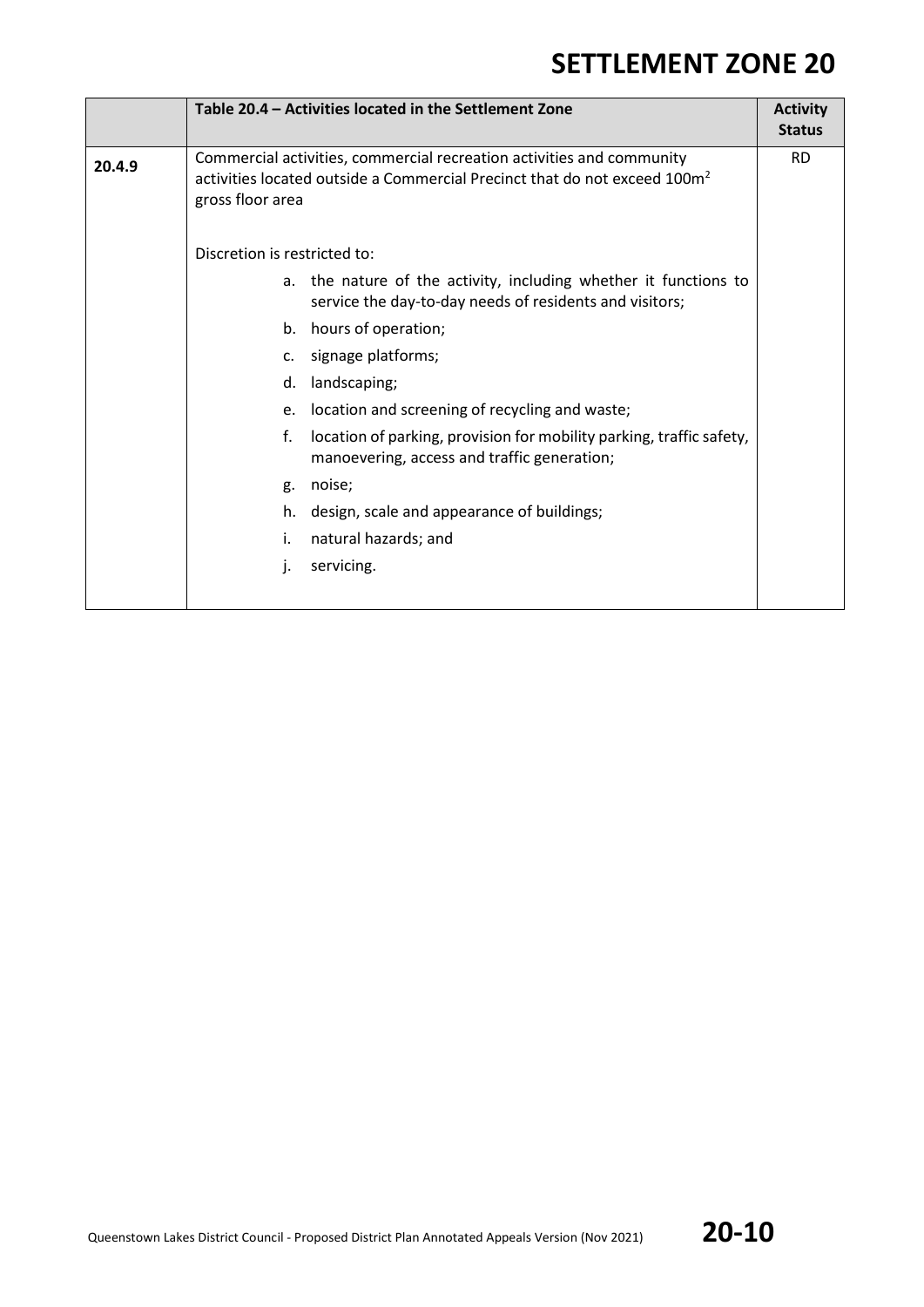|         | Table 20.4 - Activities located in the Settlement Zone                                                                                                                                                                                                                             | <b>Activity</b><br><b>Status</b> |  |  |  |
|---------|------------------------------------------------------------------------------------------------------------------------------------------------------------------------------------------------------------------------------------------------------------------------------------|----------------------------------|--|--|--|
| 20.4.10 | Licensed premises located in either:                                                                                                                                                                                                                                               | <b>RD</b>                        |  |  |  |
|         | <b>Commercial Precincts; or</b><br>а.                                                                                                                                                                                                                                              |                                  |  |  |  |
|         | Visitor Accommodation Sub-Zones, where the<br>licenced<br>b.<br>premises is ancillary to a visitor accommodation activity.                                                                                                                                                         |                                  |  |  |  |
|         | Exemption: It is a permitted activity to sell alcohol:<br>(i) to any person who is residing (permanently or temporarily) on the<br>premises; and/or                                                                                                                                |                                  |  |  |  |
|         | (ii) to any person who is present on the premises for the purpose of dining<br>up until 12am.                                                                                                                                                                                      |                                  |  |  |  |
|         | Discretion is restricted to:<br>the scale of the activity;<br>а.                                                                                                                                                                                                                   |                                  |  |  |  |
|         | location of parking, provision for mobility parking, traffic safety,<br>b.<br>manoevering, access and traffic generation;                                                                                                                                                          |                                  |  |  |  |
|         | c. effects on amenity, including that of adjoining sites and public<br>reserves;                                                                                                                                                                                                   |                                  |  |  |  |
|         | d. the configuration of activities within the building and site (e.g.<br>outdoor seating, entrances);                                                                                                                                                                              |                                  |  |  |  |
|         | e. noise;                                                                                                                                                                                                                                                                          |                                  |  |  |  |
|         | hours of operation;<br>f.                                                                                                                                                                                                                                                          |                                  |  |  |  |
|         | lighting; and<br>g.                                                                                                                                                                                                                                                                |                                  |  |  |  |
|         | servicing.<br>h.                                                                                                                                                                                                                                                                   |                                  |  |  |  |
| 20.4.11 | Within a Commercial Precinct: service activities (not including any service<br>activity listed in this table as a prohibited activity)                                                                                                                                             | D                                |  |  |  |
| 20.4.12 | <b>Retirement villages</b>                                                                                                                                                                                                                                                         | D                                |  |  |  |
| 20.4.13 | Community activities not otherwise identified in this table                                                                                                                                                                                                                        | D                                |  |  |  |
| 20.4.14 | Licenced premises not otherwise identified in this table                                                                                                                                                                                                                           | <b>NC</b>                        |  |  |  |
| 20.4.15 | Visitor accommodation not otherwise identified in this table                                                                                                                                                                                                                       | <b>NC</b>                        |  |  |  |
| 20.4.16 | Commercial activities and service activities not otherwise identified in this table                                                                                                                                                                                                | <b>NC</b>                        |  |  |  |
| 20.4.17 | Activities which are not listed in this table                                                                                                                                                                                                                                      | <b>NC</b>                        |  |  |  |
| 20.4.18 | Panel beating, spray painting, motor vehicle repair or dismantling, fibre<br>glassing, sheet metal work, bottle or scrap storage, motor body building, except<br>where such activities are undertaken as ancillary to a residential activity or as a<br>permitted home occupation. | <b>PR</b>                        |  |  |  |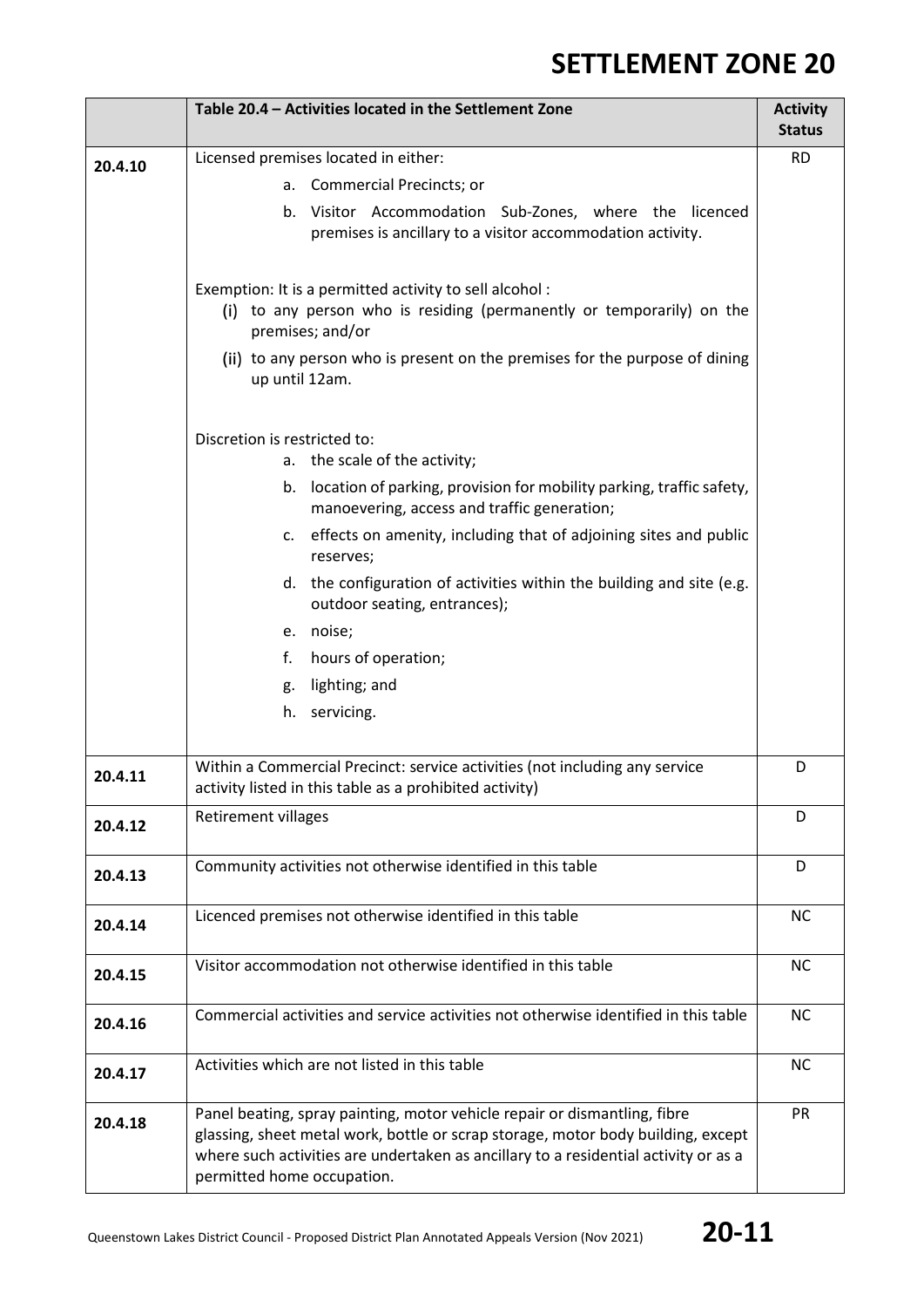### **20.5 Rules - Standards**

|        | Table 20.5 - Standards for activities in the Settlement Zone                                                                                                                                                                                                                                                                                                                                                                                                                                                                                                                                                                                                                                                                                                                        |                                                                                                                                                                                                                                                                                                             |                                         | Non-compliance status |  |  |
|--------|-------------------------------------------------------------------------------------------------------------------------------------------------------------------------------------------------------------------------------------------------------------------------------------------------------------------------------------------------------------------------------------------------------------------------------------------------------------------------------------------------------------------------------------------------------------------------------------------------------------------------------------------------------------------------------------------------------------------------------------------------------------------------------------|-------------------------------------------------------------------------------------------------------------------------------------------------------------------------------------------------------------------------------------------------------------------------------------------------------------|-----------------------------------------|-----------------------|--|--|
| 20.5.1 | 20.5.1.1<br>20.5.1.2                                                                                                                                                                                                                                                                                                                                                                                                                                                                                                                                                                                                                                                                                                                                                                | <b>Residential density (excluding Makarora)</b><br>For sites with a net site area of 800m <sup>2</sup> or less, a maximum<br>of one residential unit per site.<br>For sites with a net site area greater than 800m <sup>2</sup> , no more<br>than one residential unit per 800m <sup>2</sup> net site area. |                                         |                       |  |  |
|        |                                                                                                                                                                                                                                                                                                                                                                                                                                                                                                                                                                                                                                                                                                                                                                                     | Rule 20.5.1 and relief sought                                                                                                                                                                                                                                                                               | <b>Appellant</b><br><b>Court Number</b> |                       |  |  |
|        | Site-specific relief as part of a requested rezoning:<br>Kingston Lifestyle<br><b>Properties Limited</b><br>Amend Rule 20.5.1 as follows:<br>ENV-2021-CHC-049<br>Residential density (excluding Makarora)<br>20.5.1.1 For sites with a net site area of 800m2 or less,<br>a maximum of one residential unit per site.<br>20.5.1.2 For sites with a net site area greater than<br>800m <sup>2</sup> , no more than one residential unit per 800m <sup>2</sup><br>net site area.<br><b>Except that this standard shall not apply to residential</b><br>activities within the Commercial Precinct at Kingston.<br>There shall be no minimum site sizes in the Commercial<br>Precinct at Kingston. Subdivision will be provided<br>around existing buildings or development and / or in |                                                                                                                                                                                                                                                                                                             |                                         |                       |  |  |
|        |                                                                                                                                                                                                                                                                                                                                                                                                                                                                                                                                                                                                                                                                                                                                                                                     | accordance with an approved land use consent.                                                                                                                                                                                                                                                               |                                         |                       |  |  |
| 20.5.2 | Residential density - Makarora only                                                                                                                                                                                                                                                                                                                                                                                                                                                                                                                                                                                                                                                                                                                                                 | D                                                                                                                                                                                                                                                                                                           |                                         |                       |  |  |
|        | 20.5.2.1                                                                                                                                                                                                                                                                                                                                                                                                                                                                                                                                                                                                                                                                                                                                                                            | For sites with a net site area of $1000m2$ or less, a maximum<br>of one residential unit per site.                                                                                                                                                                                                          |                                         |                       |  |  |
|        | 20.5.2.2                                                                                                                                                                                                                                                                                                                                                                                                                                                                                                                                                                                                                                                                                                                                                                            | For sites with a net site area greater than 1000m <sup>2</sup> , no<br>more than one residential unit per 1000m <sup>2</sup> net site area.                                                                                                                                                                 |                                         |                       |  |  |
| 20.5.3 |                                                                                                                                                                                                                                                                                                                                                                                                                                                                                                                                                                                                                                                                                                                                                                                     | <b>Retail and office activities within a Commercial Precinct</b>                                                                                                                                                                                                                                            |                                         | <b>NC</b>             |  |  |
|        | 20.5.3.1                                                                                                                                                                                                                                                                                                                                                                                                                                                                                                                                                                                                                                                                                                                                                                            | Individual retail activities within a Commercial Precinct<br>shall not exceed 200m <sup>2</sup> gross floor area.                                                                                                                                                                                           |                                         |                       |  |  |
|        | Individual office activities within a Commercial Precinct<br>20.5.3.2<br>shall not exceed 100m <sup>2</sup> gross floor area.                                                                                                                                                                                                                                                                                                                                                                                                                                                                                                                                                                                                                                                       |                                                                                                                                                                                                                                                                                                             |                                         |                       |  |  |
|        | floor area.                                                                                                                                                                                                                                                                                                                                                                                                                                                                                                                                                                                                                                                                                                                                                                         | Note: Any associated office, storage, staffroom and bathroom facilities<br>used by the activity shall not be included in the calculation of gross                                                                                                                                                           |                                         |                       |  |  |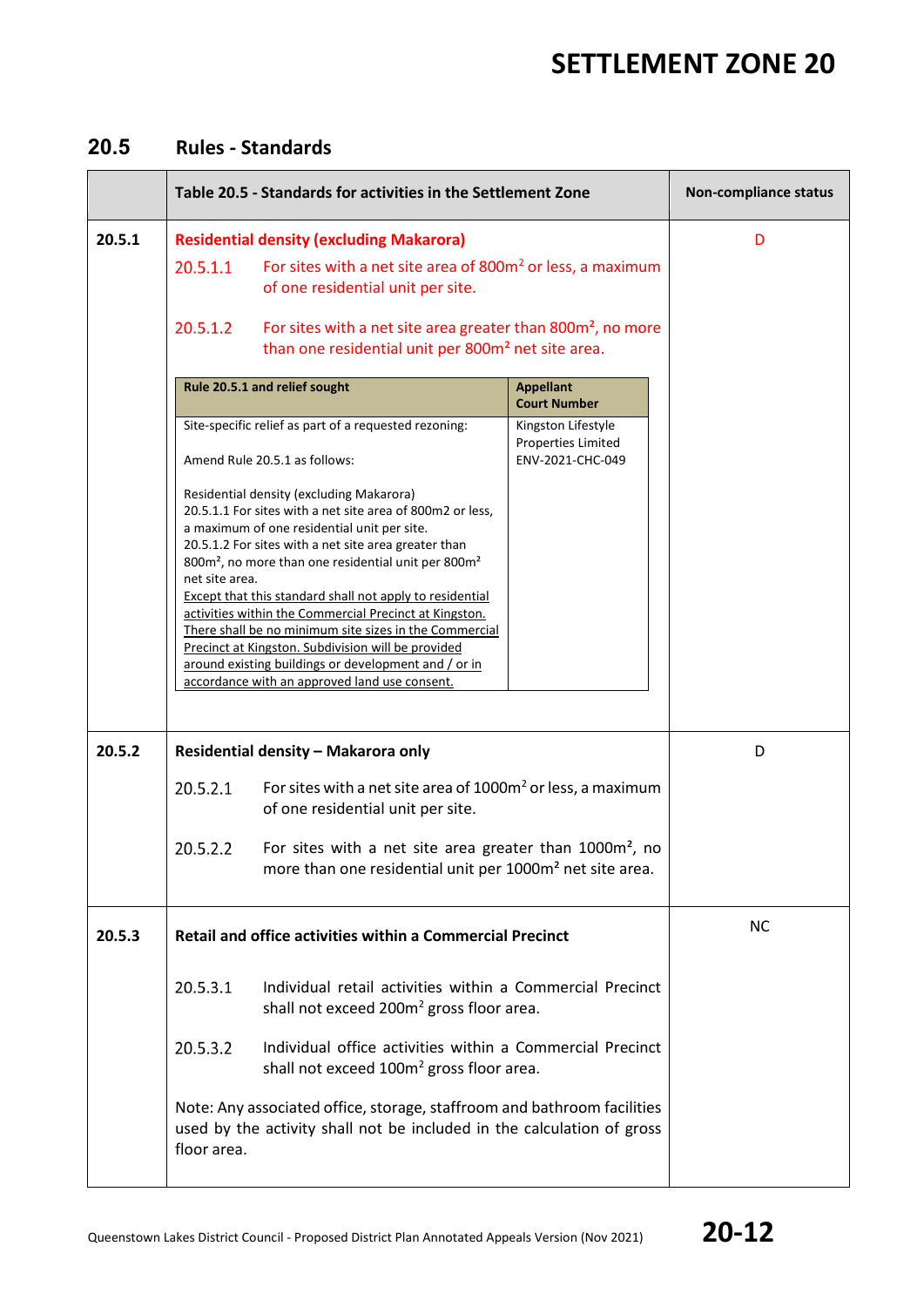÷.

|        | Table 20.5 - Standards for activities in the Settlement Zone                                                                       |                                                                                                                                                                                                                                                                                                                                                                                                                                                       |                                                 | <b>Non-compliance status</b> |
|--------|------------------------------------------------------------------------------------------------------------------------------------|-------------------------------------------------------------------------------------------------------------------------------------------------------------------------------------------------------------------------------------------------------------------------------------------------------------------------------------------------------------------------------------------------------------------------------------------------------|-------------------------------------------------|------------------------------|
| 20.5.4 | Maximum building coverage on any site (excluding buildings located<br>in Commercial Precincts and Visitor Accommodation Sub-Zones) | D                                                                                                                                                                                                                                                                                                                                                                                                                                                     |                                                 |                              |
|        |                                                                                                                                    | Building coverage shall not exceed 40% on any site.                                                                                                                                                                                                                                                                                                                                                                                                   |                                                 |                              |
| 20.5.5 |                                                                                                                                    | Maximum building coverage on any site $-$ buildings located in<br><b>Commercial Precincts and Visitor Accommodation Sub-Zones only</b>                                                                                                                                                                                                                                                                                                                |                                                 | D                            |
|        | 20.5.5.1                                                                                                                           | Within the Commercial Precinct at Cardrona: 80%.                                                                                                                                                                                                                                                                                                                                                                                                      |                                                 |                              |
|        | 20.5.5.2                                                                                                                           | Within the Visitor Accommodation Sub-zone at Cardrona:<br>50%.                                                                                                                                                                                                                                                                                                                                                                                        |                                                 |                              |
|        | 20.5.5.3                                                                                                                           |                                                                                                                                                                                                                                                                                                                                                                                                                                                       |                                                 |                              |
|        |                                                                                                                                    | Rule 20.5.5 and relief sought                                                                                                                                                                                                                                                                                                                                                                                                                         | <b>Appellant</b><br><b>Court Number</b>         |                              |
|        |                                                                                                                                    | Site-specific relief as part of a requested rezoning:<br>Amend Rule 20.5.5 as follows:                                                                                                                                                                                                                                                                                                                                                                | Cardrona Village<br>Limited<br>ENV-2021-CHC-050 |                              |
|        | at<br>Cardrona: 50%.                                                                                                               | Maximum building coverage on any site - buildings<br>located in Commercial Precincts and Visitor<br>Accommodation Sub-Zones only<br>20.5.5.1 Within the Commercial Precinct and Visitor<br>Accommodation Sub-zone at Cardrona: 80%.<br>20.5.5.2 Within the Visitor Accommodation Sub-zone<br>20.5.5.3 At all other locations within Commercial<br>Precincts or Visitor Accommodation Sub-Zones building<br>coverage shall not exceed 80% on any site. |                                                 |                              |
| 20.5.6 | <b>Home Occupation</b>                                                                                                             |                                                                                                                                                                                                                                                                                                                                                                                                                                                       |                                                 | D                            |
|        | 20.5.6.1                                                                                                                           |                                                                                                                                                                                                                                                                                                                                                                                                                                                       |                                                 |                              |
|        | 20.5.6.2                                                                                                                           | The maximum number of two-way vehicle trips shall<br>be:                                                                                                                                                                                                                                                                                                                                                                                              |                                                 |                              |
|        |                                                                                                                                    | a. Heavy vehicles: 1 per day; and                                                                                                                                                                                                                                                                                                                                                                                                                     |                                                 |                              |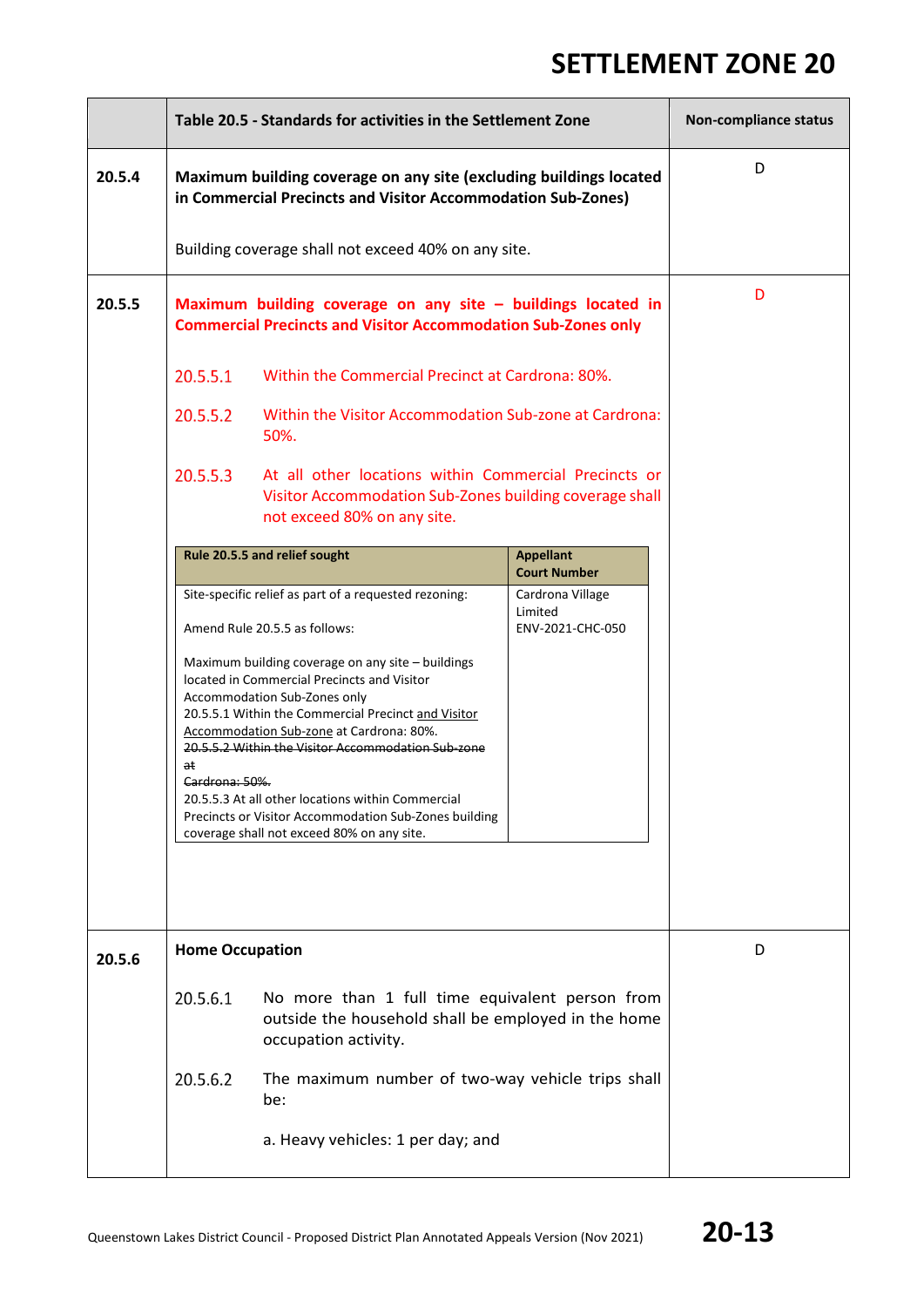|        | Table 20.5 - Standards for activities in the Settlement Zone                                         |                                                                                                                                                                                                                                                                                                                                                                                    |                                                                     | Non-compliance status |
|--------|------------------------------------------------------------------------------------------------------|------------------------------------------------------------------------------------------------------------------------------------------------------------------------------------------------------------------------------------------------------------------------------------------------------------------------------------------------------------------------------------|---------------------------------------------------------------------|-----------------------|
|        |                                                                                                      | b. All other vehicles: 10 per day.                                                                                                                                                                                                                                                                                                                                                 |                                                                     |                       |
|        | 20.5.6.3                                                                                             | Maximum net floor area for the home occupation<br>activity of 60m <sup>2</sup> .                                                                                                                                                                                                                                                                                                   |                                                                     |                       |
|        | 20.5.6.4                                                                                             | All home occupation activities and storage of materials<br>shall be indoors.                                                                                                                                                                                                                                                                                                       |                                                                     |                       |
| 20.5.7 | <b>Minimum boundary setbacks</b>                                                                     | D                                                                                                                                                                                                                                                                                                                                                                                  |                                                                     |                       |
|        | 20.5.7.1                                                                                             | Road boundary: 4.5m; except:                                                                                                                                                                                                                                                                                                                                                       |                                                                     |                       |
|        |                                                                                                      | a. At Makarora, where the minimum setback of any<br>building from the State Highway shall be 8m.                                                                                                                                                                                                                                                                                   |                                                                     |                       |
|        |                                                                                                      | b. At Cardrona, where the minimum setback of any<br>building from roads shall be 3m.                                                                                                                                                                                                                                                                                               |                                                                     |                       |
|        | 20.5.7.2                                                                                             | All other boundaries: Buildings shall be setback a<br>minimum of 2m.                                                                                                                                                                                                                                                                                                               |                                                                     |                       |
|        |                                                                                                      | <b>Exceptions to boundary setbacks:</b>                                                                                                                                                                                                                                                                                                                                            |                                                                     |                       |
|        | a.                                                                                                   | Accessory buildings for residential activities may be located<br>within the boundary setback distances (other than from road<br>boundaries), where they do not exceed 7.5m in length, there are<br>no windows or openings (other than for carports) along any<br>walls within 1.5m of an internal boundary, and they comply with<br>rules for Building Height and Recession Plane; |                                                                     |                       |
|        | b.                                                                                                   | Any building may locate within a boundary setback distance by<br>up to 1m for an area no greater than $6m2$ provided the building<br>within the boundary setback area has no windows or openings;                                                                                                                                                                                  |                                                                     |                       |
|        | c.                                                                                                   | Eaves may be located up to 600mm into any boundary setback<br>distance along eastern, western and southern boundaries; and                                                                                                                                                                                                                                                         |                                                                     |                       |
|        | Eaves may be located up to 1m into any boundary setback<br>d.<br>distance along northern boundaries. |                                                                                                                                                                                                                                                                                                                                                                                    |                                                                     |                       |
|        | Rule 20.5.7 and relief sought<br><b>Appellant</b><br><b>Court Number</b>                             |                                                                                                                                                                                                                                                                                                                                                                                    |                                                                     |                       |
|        |                                                                                                      | Site-specific relief as part of a requested rezoning:<br>Amend Rule 20.5.7 as follows:                                                                                                                                                                                                                                                                                             | Kingston Lifestyle<br><b>Properties Limited</b><br>ENV-2021-CHC-049 |                       |
|        |                                                                                                      | Minimum boundary setbacks<br>20.5.7.1 Road boundary: 4.5m; except:<br>a. At Makarora, where the minimum setback of any<br>building from the State Highway shall be 8m.                                                                                                                                                                                                             |                                                                     |                       |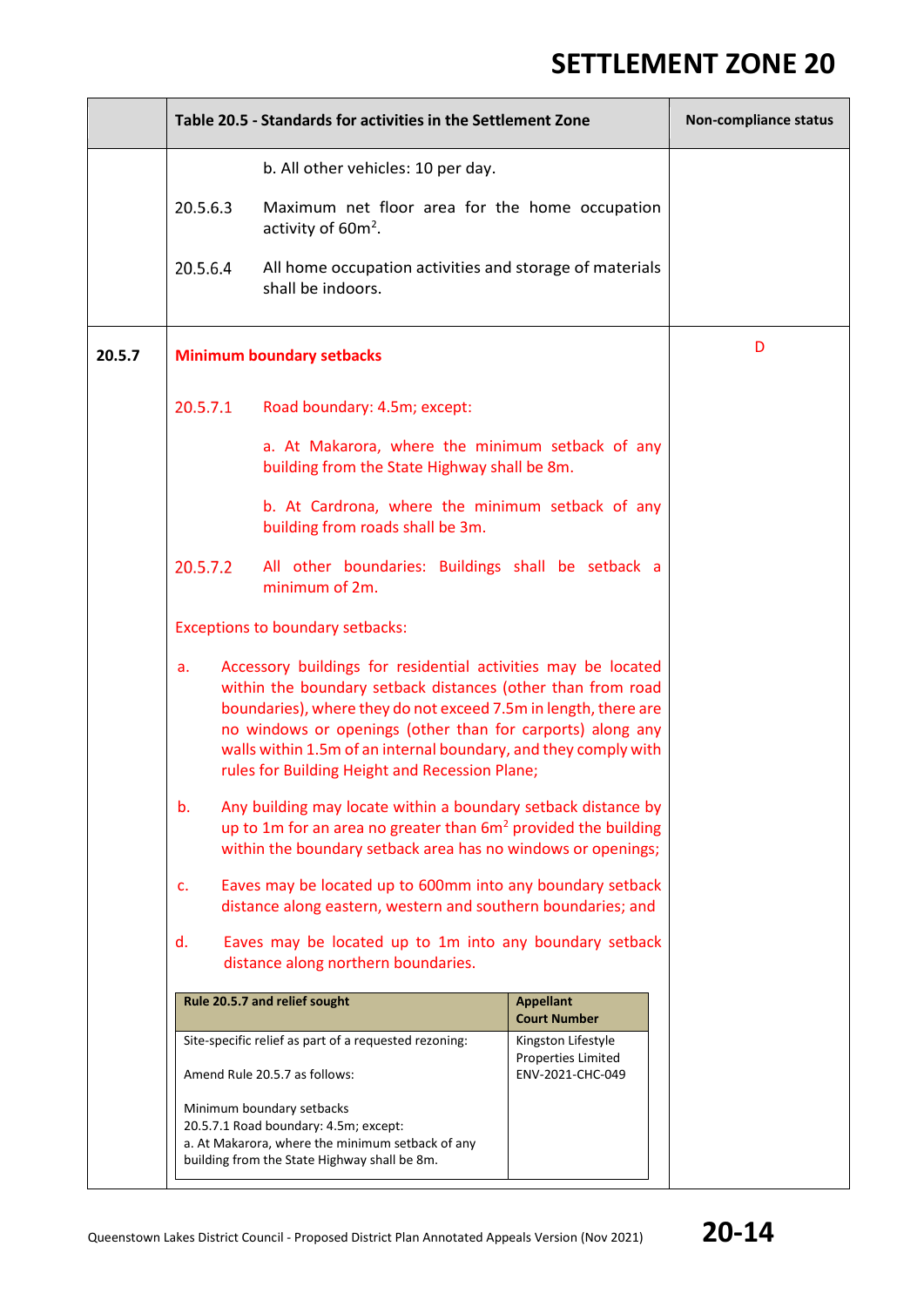| Table 20.5 - Standards for activities in the Settlement Zone                                                                                                                                                                                                                                                                                                                                                                                                                                                                                                                                                                                                                                                                                                                                                                                                                                                                                                                                                                                                                                                                                                                                                                                                                                                                                                                                                                                                                                                                                                                                                                                                                                                                                                                                                                                                                                                                                                                                                                                                                                                                                                                                                                                                                                                                                                                                                                                                                                                                                        | Non-compliance status                           |  |
|-----------------------------------------------------------------------------------------------------------------------------------------------------------------------------------------------------------------------------------------------------------------------------------------------------------------------------------------------------------------------------------------------------------------------------------------------------------------------------------------------------------------------------------------------------------------------------------------------------------------------------------------------------------------------------------------------------------------------------------------------------------------------------------------------------------------------------------------------------------------------------------------------------------------------------------------------------------------------------------------------------------------------------------------------------------------------------------------------------------------------------------------------------------------------------------------------------------------------------------------------------------------------------------------------------------------------------------------------------------------------------------------------------------------------------------------------------------------------------------------------------------------------------------------------------------------------------------------------------------------------------------------------------------------------------------------------------------------------------------------------------------------------------------------------------------------------------------------------------------------------------------------------------------------------------------------------------------------------------------------------------------------------------------------------------------------------------------------------------------------------------------------------------------------------------------------------------------------------------------------------------------------------------------------------------------------------------------------------------------------------------------------------------------------------------------------------------------------------------------------------------------------------------------------------------|-------------------------------------------------|--|
| b. At Cardrona, where the minimum setback of any<br>building from roads shall be 3m.<br>20.5.7.2 All other boundaries: Buildings shall be<br>setback a minimum of 2m.<br>Exceptions to boundary setbacks:<br>Accessory buildings for residential activities may be<br>located within the boundary setback distances (other<br>than from road boundaries), where they do not exceed<br>7.5m in length, there are no windows or openings<br>(other than for carports) along any walls within 1.5m of<br>an internal boundary, and they comply with rules for<br>Building Height and Recession Plane;<br>b. Any building may locate within a boundary setback<br>distance by up to 1m for an area no greater than 6m2<br>provided the building within the boundary setback area<br>has no windows or openings;<br>c. Eaves may be located up to 600mm into any<br>boundary setback distance along eastern, western and<br>southern boundaries; and<br>d. Eaves may be located up to 1m into any boundary<br>setback<br>distance along northern boundaries.<br>e. Within the Commercial Precinct at Kingston buildings<br>can be built up to the road boundary.<br>Site-specific relief as part of a requested rezoning:<br>Amend Rule 20.5.7 as follows:<br>Minimum boundary setbacks<br>20.5.7.1 Road boundary: 4.5m; except:<br>a. At Makarora, where the minimum setback of any<br>building from the State Highway shall be 8m.<br>b. At Cardrona, where the minimum setback of any<br>building from roads shall be 3m. where buildings can<br>be built up to the road boundary.<br>20.5.7.2 All other boundaries: Buildings shall be<br>setback a minimum of 2m.<br>Exceptions to boundary setbacks:<br>a. Accessory buildings for residential activities may be<br>located within the boundary setback distances (other<br>than from road boundaries), where they do not exceed<br>7.5m in length, there are no windows or openings<br>(other than for carports) along any walls within 1.5m of<br>an internal boundary, and they comply with rules for<br>Building Height and Recession Plane;<br>b. Any building may locate within a boundary setback<br>distance by up to 1m for an area no greater than 6m2<br>provided the building within the boundary setback area<br>has no windows or openings;<br>c. Eaves may be located up to 600mm into any<br>boundary setback distance along eastern, western and<br>southern boundaries; and<br>d. Eaves may be located up to 1m into any boundary<br>setback distance along northern boundaries. | Cardrona Village<br>Limited<br>ENV-2021-CHC-050 |  |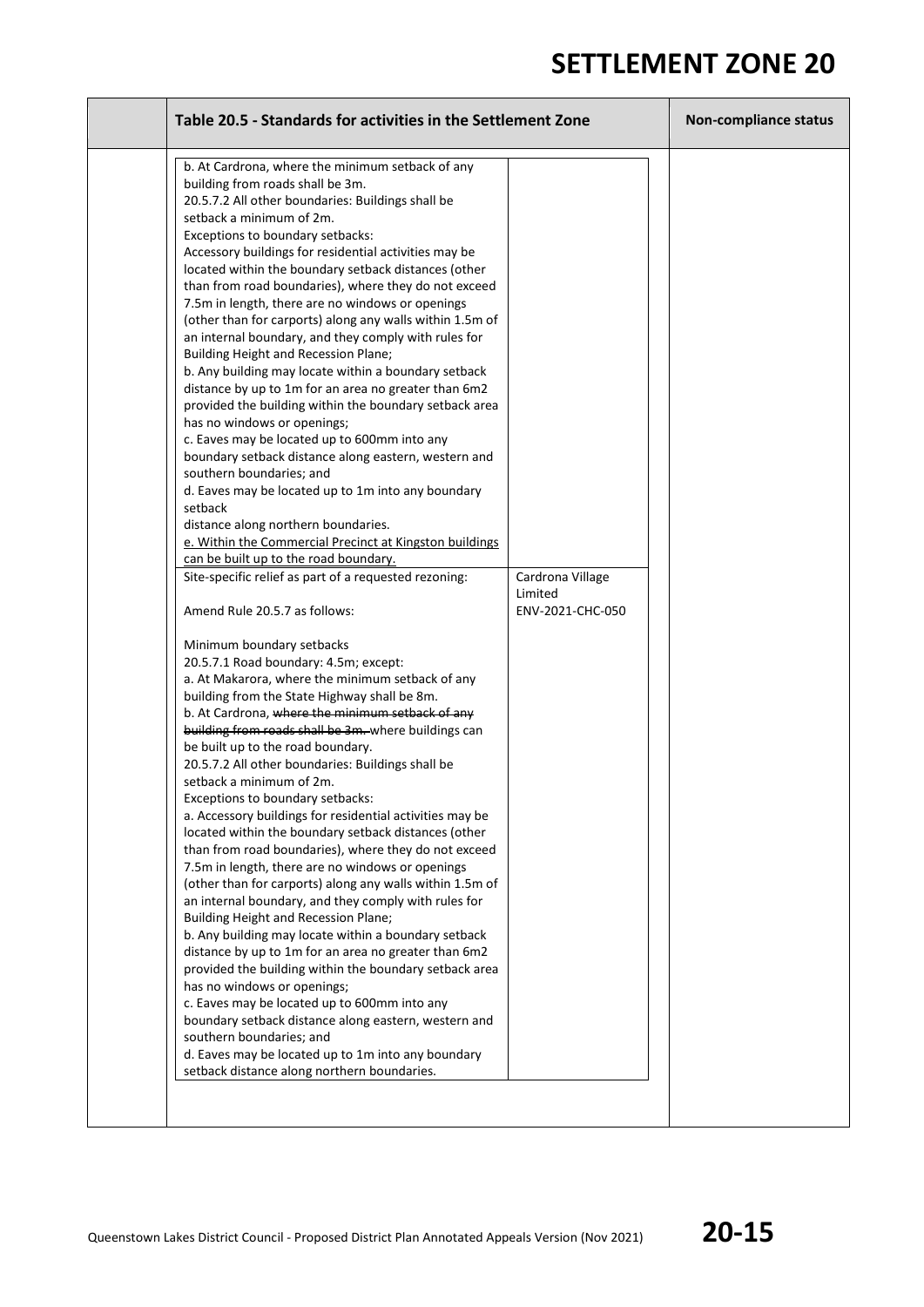÷,

|        | Table 20.5 - Standards for activities in the Settlement Zone                                                                                                                                                                                                                                                                                                                                                                                                                                                                                                                                                                                                               | <b>Non-compliance status</b>                                                                                                                                                                                                                                                                                               |                                                                   |
|--------|----------------------------------------------------------------------------------------------------------------------------------------------------------------------------------------------------------------------------------------------------------------------------------------------------------------------------------------------------------------------------------------------------------------------------------------------------------------------------------------------------------------------------------------------------------------------------------------------------------------------------------------------------------------------------|----------------------------------------------------------------------------------------------------------------------------------------------------------------------------------------------------------------------------------------------------------------------------------------------------------------------------|-------------------------------------------------------------------|
| 20.5.8 | <b>Continuous building length</b><br>The length of any building façade above the ground floor level shall not<br>exceed 16m.<br>Rule 20.5.8 and relief sought<br>Site-specific relief as part of a requested rezoning:<br>Amend Rule 20.5.8 as follows:<br>Continuous building length<br>The length of any building façade above the ground<br>floor level shall not exceed 16m, except that within the<br>Commercial Precinct at Kingston, the length of any<br>building façade above the ground floor level shall not<br>exceed 20m, without a recession or a setback being<br>provided within building façade.<br>Site-specific relief as part of a requested rezoning: | <b>RD</b><br>Discretion is restricted<br>to:<br>The external<br>a.<br>appearance,<br>location and visual<br>dominance of the<br>building(s) as<br>viewed from the<br>street(s) and<br>adjacent<br>properties; and<br>b. At Cardrona,<br>consistency with<br>the Cardrona<br><b>Village Character</b><br>Guideline 2012, to |                                                                   |
|        | Amend Rule 20.5.8 as follows:<br>Continuous building length<br>The length of any building façade above the ground<br>floor level shall not exceed 16m, except that within the<br>Commercial Precinct at Cardrona, the length of any<br>building façade above the ground floor level shall not<br>exceed 20m, without a recession or a set back being<br>provided within building facade.<br>b. At Cardrona, consistency with the Cardrona Village<br>Character Guideline 2012, to the extent allowed by<br>matter of discretion 20.5.8(a).                                                                                                                                 | Limited<br>ENV-2021-CHC-050                                                                                                                                                                                                                                                                                                | the extent allowed<br>by matter of<br>discretion<br>$20.5.8(a)$ . |
| 20.5.9 | Gable roof form and pitch - Glenorchy and Cardrona only<br>All buildings shall be designed with a gable roof form with a minimum<br>pitch from the horizontal of 25 degrees.<br>Exemptions: verandas, lean-to's and other minor roof projections from<br>the primary roof form.<br>Rule 20.5.9 and relief sought<br>Site-specific relief as part of a requested rezoning:<br>Amend Rule 20.5.9 as follows:<br>Gable roof form and pitch - Glenorchy and Cardrona<br>only<br>All buildings at Glenorchy shall be designed with a<br>gable roof form with a minimum pitch from the<br>horizontal of 25 degrees.                                                              | <b>Appellant</b><br><b>Court Number</b><br>Cardrona Village<br>Limited<br>ENV-2021-CHC-050                                                                                                                                                                                                                                 | D                                                                 |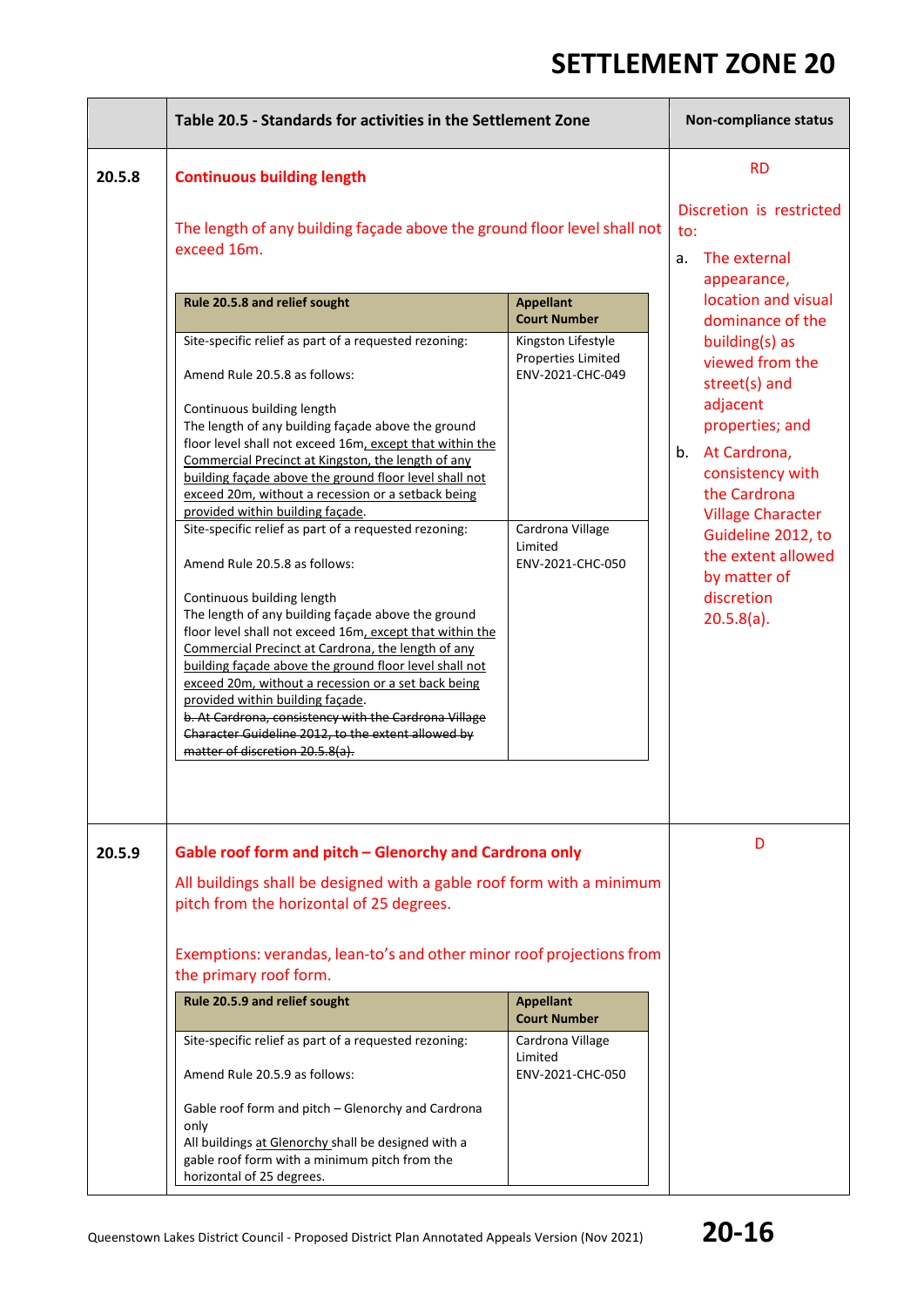5

|         | Table 20.5 - Standards for activities in the Settlement Zone                                                                                                                                                                                                                                                                                                                                   | Non-compliance status                                                  |           |
|---------|------------------------------------------------------------------------------------------------------------------------------------------------------------------------------------------------------------------------------------------------------------------------------------------------------------------------------------------------------------------------------------------------|------------------------------------------------------------------------|-----------|
|         | All buildings within the Commercial Precinct and the<br>Visitor Accommodation Sub-zone at Cardrona shall be<br>designed with a gable roof form. The minimum pitch<br>from the horizontal shall generally be 25 degrees but<br>other roof pitches may be considered acceptable and<br>will be assessed through the Restricted Discretionary<br>resource consent process required for buildings. |                                                                        |           |
| 20.5.10 | <b>Heavy vehicle storage</b><br>No more than one heavy vehicle shall be stored or parked overnight on                                                                                                                                                                                                                                                                                          |                                                                        | <b>NC</b> |
|         | any site except within Commercial Precincts and Visitor<br><b>Accommodation Sub-zones.</b>                                                                                                                                                                                                                                                                                                     |                                                                        |           |
|         | Rule 20.5.10 and relief sought                                                                                                                                                                                                                                                                                                                                                                 | <b>Appellant</b><br><b>Court Number</b>                                |           |
|         | Site-specific relief as part of a requested rezoning:<br>Amend Rule 20.5.10 as follows:<br>Heavy vehicle storage<br>Except that this standard shall not apply to steam<br>locomotives, shunting engines and rolling stock stored<br>or parked overnight on any site within the Commercial<br>Precinct at Kingston.                                                                             | Kingston<br>Lifestyle<br><b>Properties Limited</b><br>ENV-2021-CHC-049 |           |
| 20.5.11 | Glare                                                                                                                                                                                                                                                                                                                                                                                          |                                                                        | <b>NC</b> |
|         | 20.5.11.1<br>All exterior lighting shall be directed downward and away<br>from adjacent sites and roads.                                                                                                                                                                                                                                                                                       |                                                                        |           |
|         | 20.5.11.2<br>No activity on any site shall result in greater than a 3.0 lux<br>spill (horizontal and vertical) of light onto any other site<br>measured at any point inside the boundary of the other<br>site.                                                                                                                                                                                 |                                                                        |           |
| 20.5.12 | <b>Maximum building height</b>                                                                                                                                                                                                                                                                                                                                                                 |                                                                        | <b>NC</b> |
|         | 20.5.12.1<br>Kingston and Kinloch: 7m or 5.5m above 312.8 masl,<br>whichever is highest.                                                                                                                                                                                                                                                                                                       |                                                                        |           |
|         | 20.5.12.2<br>Glenorchy: 5.5m or 5.5m above 312.8 masl, whichever is<br>highest.                                                                                                                                                                                                                                                                                                                |                                                                        |           |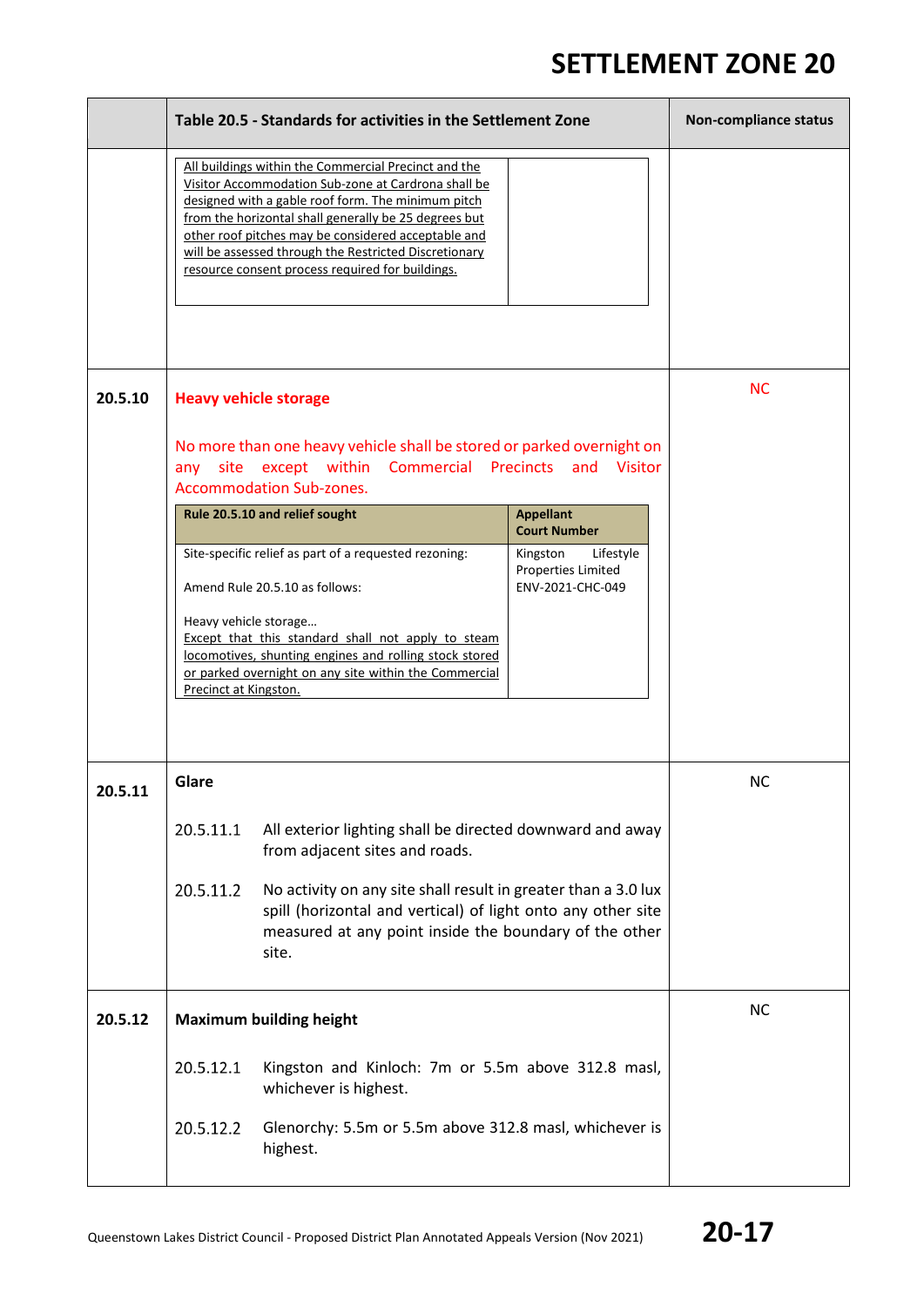|         | Table 20.5 - Standards for activities in the Settlement Zone                                                                                                                                                              |                                                                                                                                                                                                      |                                                                     | Non-compliance status |
|---------|---------------------------------------------------------------------------------------------------------------------------------------------------------------------------------------------------------------------------|------------------------------------------------------------------------------------------------------------------------------------------------------------------------------------------------------|---------------------------------------------------------------------|-----------------------|
|         | 20.5.12.3<br>Makarora: 5.5m.                                                                                                                                                                                              |                                                                                                                                                                                                      |                                                                     |                       |
|         | 20.5.12.4                                                                                                                                                                                                                 | Luggate: 7m.                                                                                                                                                                                         |                                                                     |                       |
|         | 20.5.12.5                                                                                                                                                                                                                 | Cardrona: 12m and not more than 3 storeys.                                                                                                                                                           |                                                                     |                       |
|         |                                                                                                                                                                                                                           |                                                                                                                                                                                                      |                                                                     |                       |
| 20.5.13 | Maximum building height - buildings located within Commercial<br><b>Precincts (excluding Cardrona)</b>                                                                                                                    |                                                                                                                                                                                                      |                                                                     | <b>NC</b>             |
|         | 20.5.13.1                                                                                                                                                                                                                 | Within Commercial Precincts identified on the Planning<br>Maps (excluding Cardrona), buildings may extend up to<br>1.5m above the height specified for each settlement<br>specified in Rule 20.5.12. |                                                                     |                       |
|         |                                                                                                                                                                                                                           | Rule 20.5.13 and relief sought                                                                                                                                                                       | <b>Appellant</b><br><b>Court Number</b>                             |                       |
|         |                                                                                                                                                                                                                           | Site-specific relief as part of a requested rezoning:<br>Amend Rule 20.5.13 to include reference to the<br><b>Commercial Precinct at Kingston</b>                                                    | Kingston Lifestyle<br><b>Properties Limited</b><br>ENV-2021-CHC-049 |                       |
| 20.5.14 | <b>Recession plane:</b>                                                                                                                                                                                                   |                                                                                                                                                                                                      |                                                                     | D                     |
|         | 20.5.14.1                                                                                                                                                                                                                 | Northern boundary: 2.5m and 55 degrees.                                                                                                                                                              |                                                                     |                       |
|         | 20.5.14.2                                                                                                                                                                                                                 | Western and eastern boundaries: 2.5m and 45 degrees.                                                                                                                                                 |                                                                     |                       |
|         | 20.5.14.3                                                                                                                                                                                                                 | Southern boundary: 2.5m and 35 degrees.                                                                                                                                                              |                                                                     |                       |
|         | Exemptions:<br>Gable end roofs may penetrate the building<br>a.<br>recession plane by no more than one third of the<br>gable height; and                                                                                  |                                                                                                                                                                                                      |                                                                     |                       |
|         | Recession planes do not apply to site boundaries<br>b.<br>adjoining a road or reserve.                                                                                                                                    |                                                                                                                                                                                                      |                                                                     |                       |
|         | Notes: where earthworks are undertaken to raise a building above the<br>flood risk identified on the Planning Maps pursuant to Rule 20.5.19, the<br>recession planes may be applied from the identified flood risk level. |                                                                                                                                                                                                      |                                                                     |                       |
| 20.5.15 |                                                                                                                                                                                                                           | Setback of buildings from waterbodies                                                                                                                                                                |                                                                     | <b>RD</b>             |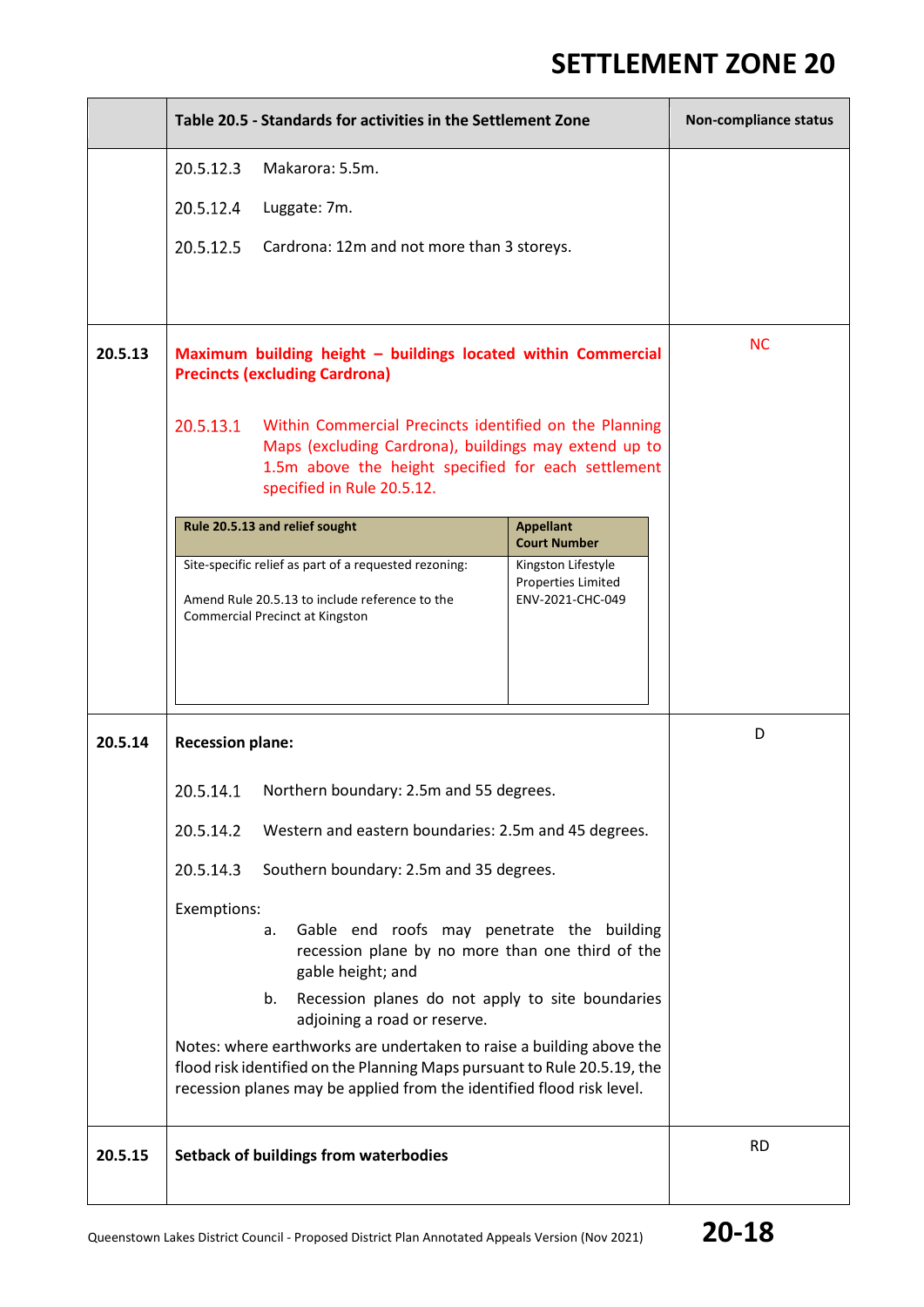|         |                                                                                                                   | Table 20.5 - Standards for activities in the Settlement Zone                                                                                                                                                                   | Non-compliance status               |                                                                                                        |  |
|---------|-------------------------------------------------------------------------------------------------------------------|--------------------------------------------------------------------------------------------------------------------------------------------------------------------------------------------------------------------------------|-------------------------------------|--------------------------------------------------------------------------------------------------------|--|
|         | wetland shall be 7m.                                                                                              | The minimum setback of any building from the bed of a river, lake or                                                                                                                                                           | to:                                 | Discretion is restricted                                                                               |  |
|         |                                                                                                                   |                                                                                                                                                                                                                                |                                     | a. Indigenous<br>biodiversity values;                                                                  |  |
|         |                                                                                                                   |                                                                                                                                                                                                                                | b.                                  | Visual amenity<br>values;                                                                              |  |
|         |                                                                                                                   |                                                                                                                                                                                                                                | c.                                  | Landscape<br>character;                                                                                |  |
|         |                                                                                                                   |                                                                                                                                                                                                                                |                                     | d. Open space and<br>the interaction of<br>the development<br>with the water<br>body;                  |  |
|         |                                                                                                                   |                                                                                                                                                                                                                                | e.                                  | Environmental<br>protection<br>measures<br>(including<br>landscaping and<br>stormwater<br>management); |  |
|         |                                                                                                                   |                                                                                                                                                                                                                                | f.                                  | Natural hazards;<br>and                                                                                |  |
|         |                                                                                                                   |                                                                                                                                                                                                                                | g.                                  | Effects on cultural<br>values of<br>Manawhenua.                                                        |  |
| 20.5.16 |                                                                                                                   | <b>Residential visitor accommodation</b>                                                                                                                                                                                       |                                     | <b>RD</b>                                                                                              |  |
|         | 20.5.16.1                                                                                                         | Must not exceed a cumulative total of 90 nights'                                                                                                                                                                               | to:                                 | Discretion is restricted                                                                               |  |
|         |                                                                                                                   | occupation by paying guests on a site per 12 month<br>period.                                                                                                                                                                  |                                     | a. The location,<br>nature and scale of                                                                |  |
|         | 20.5.16.2<br>Must not generate any vehicle movements by heavy<br>vehicles, coaches or buses to and from the site. |                                                                                                                                                                                                                                | the activities;<br>The location and |                                                                                                        |  |
|         | 20.5.16.3                                                                                                         | Must comply with the minimum parking requirements for<br>mobility parking for a residential unit and/or residential<br>flat (whichever is used for the residential visitor<br>accommodation activity) in Chapter 29 Transport. | $b_{1}$                             | screening of<br>parking and access,<br>and provision for<br>mobility parking;                          |  |
|         | 20.5.16.4<br>activity.                                                                                            | The Council must be notified in writing prior to the<br>commencement of a residential visitor accommodation                                                                                                                    | c.                                  | The management<br>of noise, rubbish<br>and outdoor<br>activities;                                      |  |
|         | 20.5.16.5                                                                                                         | date<br>records of the<br>residential<br>to<br>visitor<br>Up<br>accommodation activity must be kept, including a record                                                                                                        | d.                                  | The compliance of<br>the residential unit                                                              |  |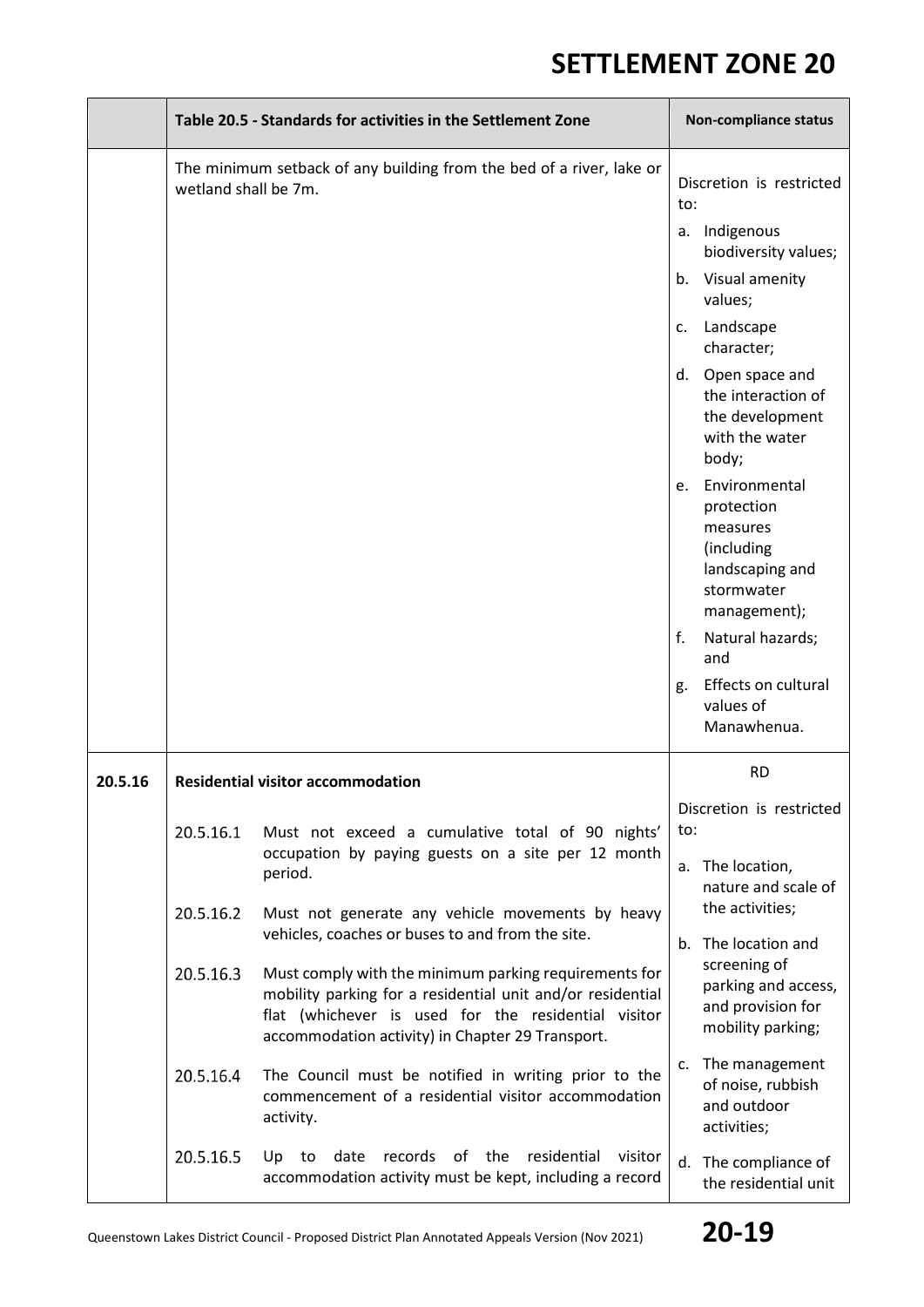$\overline{\phantom{0}}$ 

|         | Table 20.5 - Standards for activities in the Settlement Zone                                                                                                                                                                                     |                                                                                                                                                                                          |                                                                   | Non-compliance status                                                                                          |  |
|---------|--------------------------------------------------------------------------------------------------------------------------------------------------------------------------------------------------------------------------------------------------|------------------------------------------------------------------------------------------------------------------------------------------------------------------------------------------|-------------------------------------------------------------------|----------------------------------------------------------------------------------------------------------------|--|
|         | of the date and duration of guest stays and the number of<br>guests staying per night, and in a form that can be made<br>available for inspection by the Council at 24 hours' notice.                                                            |                                                                                                                                                                                          |                                                                   | with the Building<br>Code as at the date<br>of the building<br>consent;                                        |  |
|         | 20.5.16.6                                                                                                                                                                                                                                        | Smoke alarms must be provided in accordance with clause<br>5 of the Residential Tenancies (Smoke Alarms and<br>Insulation) Regulations 2016.                                             |                                                                   | e. Health and safety<br>provisions in<br>relation to guests;                                                   |  |
|         |                                                                                                                                                                                                                                                  | Note: The Council may request that records are made available to the<br>Council for inspection at 24 hours' notice, in order to monitor<br>compliance with Rules 20.5.16.1 to 20.5.16.6. | f.                                                                | Guest management<br>and complaints<br>procedures;                                                              |  |
|         |                                                                                                                                                                                                                                                  |                                                                                                                                                                                          | g.                                                                | keeping<br>The<br>οf<br>records for Council<br>inspection; and                                                 |  |
|         |                                                                                                                                                                                                                                                  |                                                                                                                                                                                          |                                                                   | h. Monitoring<br>requirements,<br>including<br>imposition of<br>an<br>annual monitoring<br>charge.             |  |
| 20.5.17 | Homestays                                                                                                                                                                                                                                        |                                                                                                                                                                                          |                                                                   | <b>RD</b>                                                                                                      |  |
|         | 20.5.17.1                                                                                                                                                                                                                                        | Must not exceed 5 paying guests on a site per night.                                                                                                                                     | to:                                                               | Discretion is restricted                                                                                       |  |
|         | 20.5.17.2                                                                                                                                                                                                                                        | Must not generate any vehicle movements by heavy<br>vehicles, coaches or buses to and from the site.                                                                                     | a.                                                                | The location,<br>nature and scale of<br>activities;                                                            |  |
|         | 20.5.17.3                                                                                                                                                                                                                                        | The Council must be notified in writing prior to the<br>commencement of the Homestay activity.                                                                                           | b.                                                                | The location and<br>screening of                                                                               |  |
|         | 20.5.17.4                                                                                                                                                                                                                                        | Up to date records of the homestay activity must be kept,<br>including a record of the number of guests staying per                                                                      |                                                                   | parking, provision<br>for mobility parking<br>and access;                                                      |  |
|         | night, and in a form that can be made available for<br>inspection by the Council at 24 hours' notice.<br>Note: The Council may request that records are made available to the<br>Council for inspection at 24 hours' notice, in order to monitor | c.                                                                                                                                                                                       | The management<br>of noise, rubbish<br>and outdoor<br>activities; |                                                                                                                |  |
|         |                                                                                                                                                                                                                                                  | compliance with Rules 20.5.17.1 to 20.5.17.4.                                                                                                                                            | d.                                                                | The keeping of<br>records of<br>homestay use, and<br>availability of<br>records for Council<br>inspection; and |  |
|         |                                                                                                                                                                                                                                                  |                                                                                                                                                                                          | e.                                                                | Monitoring<br>requirements,<br>including                                                                       |  |

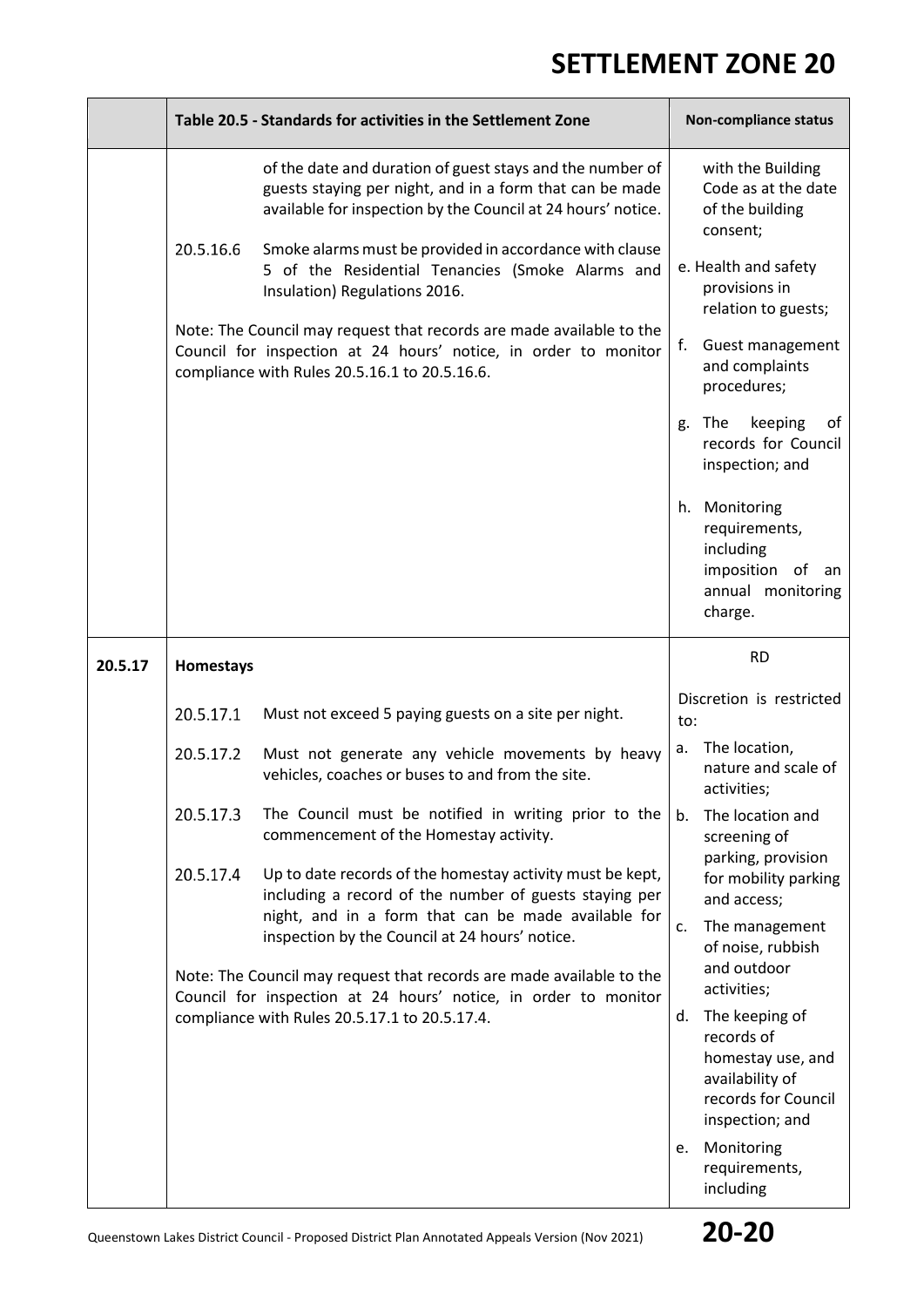|         | Table 20.5 - Standards for activities in the Settlement Zone                                                                                                                                                                                                                                                                                                                                                                                                                                                                                                                                                                                                                                                                                                                                                                                                                                                                                                                                                                                                                                                                                                       | Non-compliance status                            |
|---------|--------------------------------------------------------------------------------------------------------------------------------------------------------------------------------------------------------------------------------------------------------------------------------------------------------------------------------------------------------------------------------------------------------------------------------------------------------------------------------------------------------------------------------------------------------------------------------------------------------------------------------------------------------------------------------------------------------------------------------------------------------------------------------------------------------------------------------------------------------------------------------------------------------------------------------------------------------------------------------------------------------------------------------------------------------------------------------------------------------------------------------------------------------------------|--------------------------------------------------|
|         |                                                                                                                                                                                                                                                                                                                                                                                                                                                                                                                                                                                                                                                                                                                                                                                                                                                                                                                                                                                                                                                                                                                                                                    | imposition of an<br>annual monitoring<br>charge. |
| 20.5.18 | <b>Building Restriction Area</b><br>No building shall be located within a building restriction area as<br>identified on the Planning Maps.<br>Rule 20.5.18 and relief sought<br><b>Appellant</b><br><b>Court Number</b><br>Site-specific relief as part of a requested rezoning:<br>Lake McKay Limited<br>Partnership<br>Amend Rule 20.5.18 as follows:<br>ENV-2021-CHC-036<br>20.5.18 Building Restriction Area<br>No building shall be located within a building<br>restriction area as identified on the Planning Maps.<br>Non-compliance status: NC<br>Building within the Building Restriction Area shown on<br>planning maps located to the north of Luggate Creek<br>within Lot 1 DP 543396<br>Non-compliance status: RD<br>Discretion is restricted to:<br>a. Natural hazards and their associated risks as<br>identified on the hazard maps including, but not<br>limited to;<br>i. Liquefaction;<br>ii. Alluvial Fan; and<br>iii. Flooding.<br>b. The nature and degree of risk the hazard(s) pose to<br>people and property.<br>c. Whether the proposal will alter the risk to any other<br>site.<br>d. The extent to which such risk can be avoided or | <b>NC</b>                                        |
|         | sufficiently mitigated.                                                                                                                                                                                                                                                                                                                                                                                                                                                                                                                                                                                                                                                                                                                                                                                                                                                                                                                                                                                                                                                                                                                                            |                                                  |
| 20.5.19 | <b>Flood Risk</b><br>Buildings with a gross floor area greater than 20m <sup>2</sup> shall have a ground<br>floor level not less than RL 312.8 masl (412.8 Otago Datum) at Kinloch,<br>Glenorchy and Kingston.                                                                                                                                                                                                                                                                                                                                                                                                                                                                                                                                                                                                                                                                                                                                                                                                                                                                                                                                                     | NC.                                              |
| 20.5.20 | Cardrona Village Character Guideline - buildings and visitor<br>accommodation at Cardrona                                                                                                                                                                                                                                                                                                                                                                                                                                                                                                                                                                                                                                                                                                                                                                                                                                                                                                                                                                                                                                                                          | <b>NC</b>                                        |
|         | 20.5.20.1<br>Applications for resource consent for the following<br>activities shall include a statement confirming that the<br>Cardrona Village Character Guidelines 2012 has been<br>taken into account in the location and design of any<br>activities or buildings and identifying any particular<br>aspects of the proposal that have resulted from that<br>consideration                                                                                                                                                                                                                                                                                                                                                                                                                                                                                                                                                                                                                                                                                                                                                                                     |                                                  |